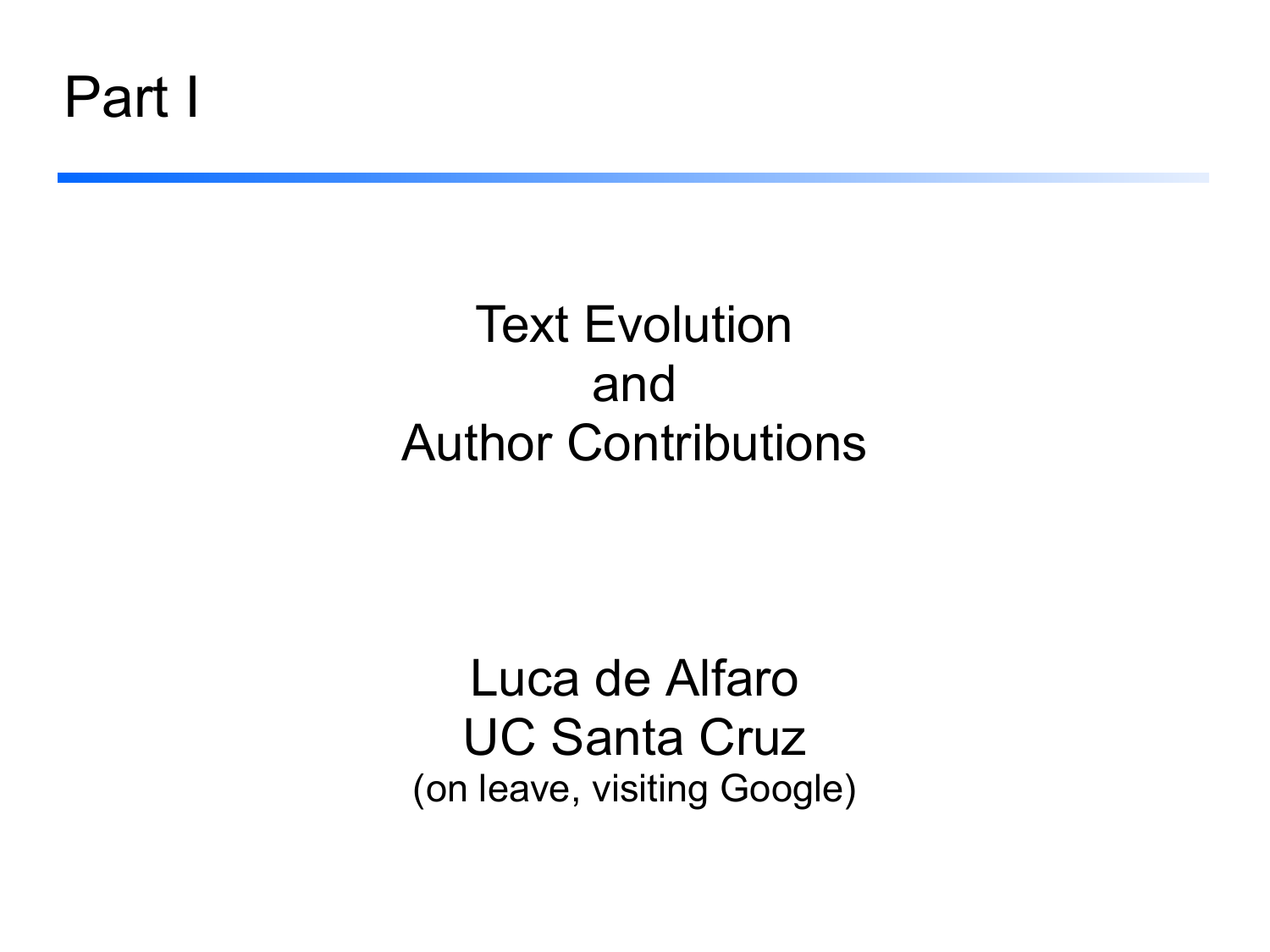### Text tracking across revisions

Wikis evolve due to people editing.

Text evolves from one revision to the next.

There are two fundamental problems:

- **How do we track text across revisions?** How can we attribute text to its original author?
- **How do we measure author contribution?**

We explore here some basic ideas.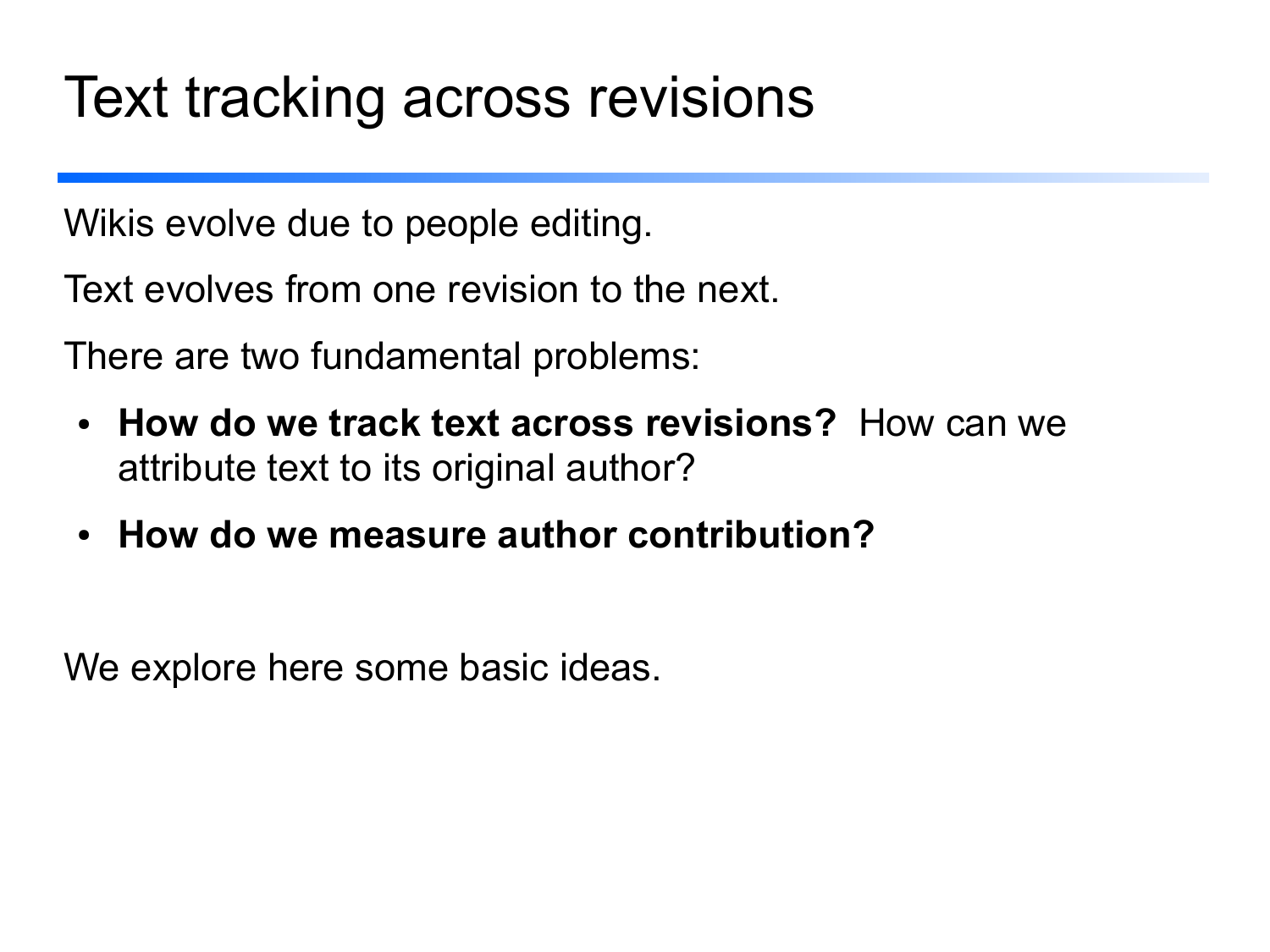# Text tracking

There are many tools that track text across revisions:

- diff (line-based)
- wdiff (word-based)
- git, svn (revision systems based on the above, fast analysis of multiple revisions)

#### What is the problem?

- **Block moves:** if the order of two paragraphs is swapped, they consider one removed in a place, then reinserted in the other.
- **Deleted and re-inserted text:** these tools just compare consecutive revisions: if text is removed, then re-inserted, they attribute it to the person who reinserted it last.
	- Very open to attacks!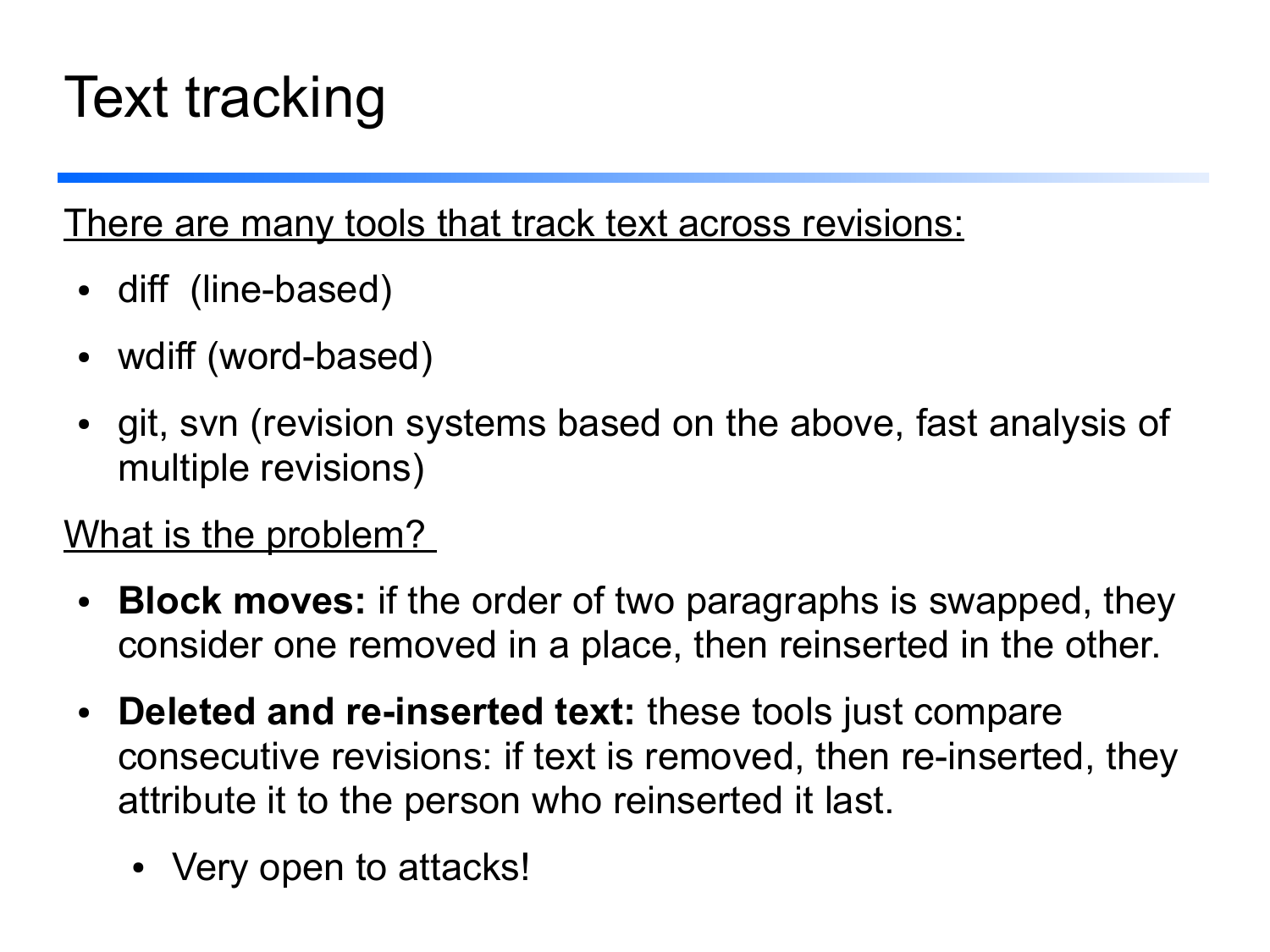## Text matching: Greedy longest-match first



We match in greedy fasion, longest subsequences first.

We are not sure this is optimal, and we are intrigued by computational biology algorithms, which try to compute first a match that overlooks small errors, and gets the big picture right, then refines the match. (anyone interested in writing this?)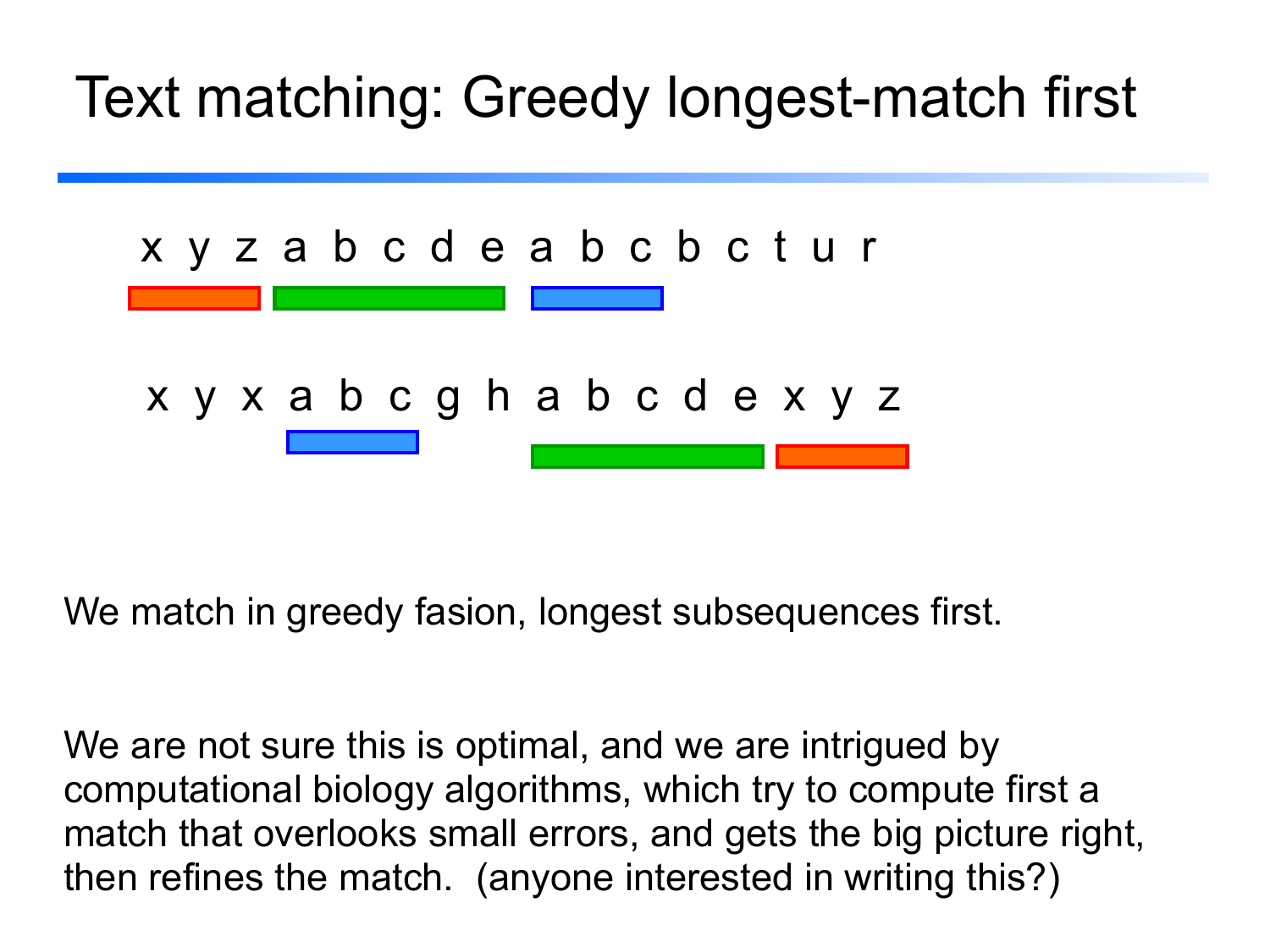# Text tracking: Duplication

#### Version

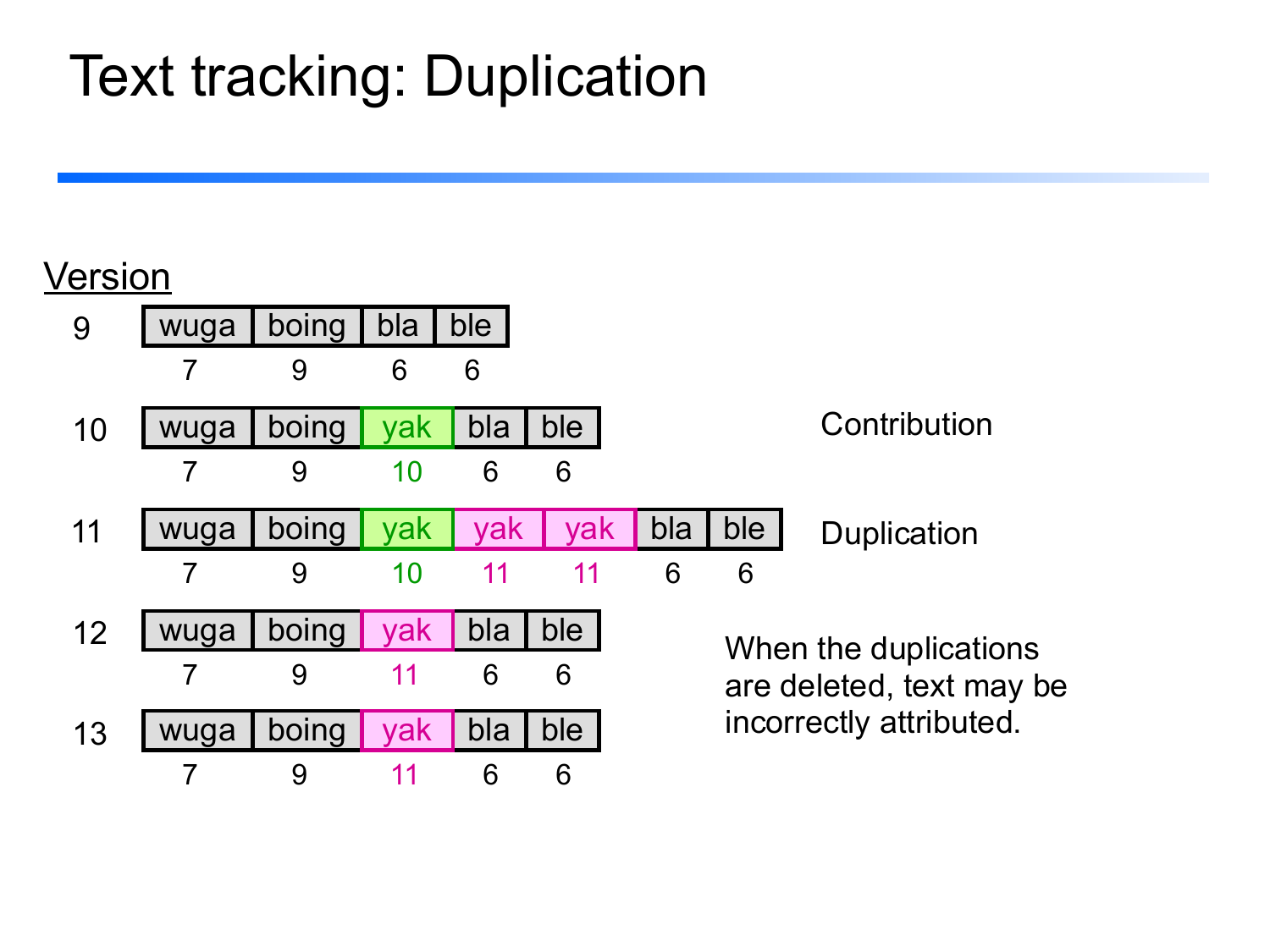## Tracking text: Deletions and Re-insertions



Normal text difference tools compare one revision with the next only. This can create attribution problems for text that is deleted and re-inserted.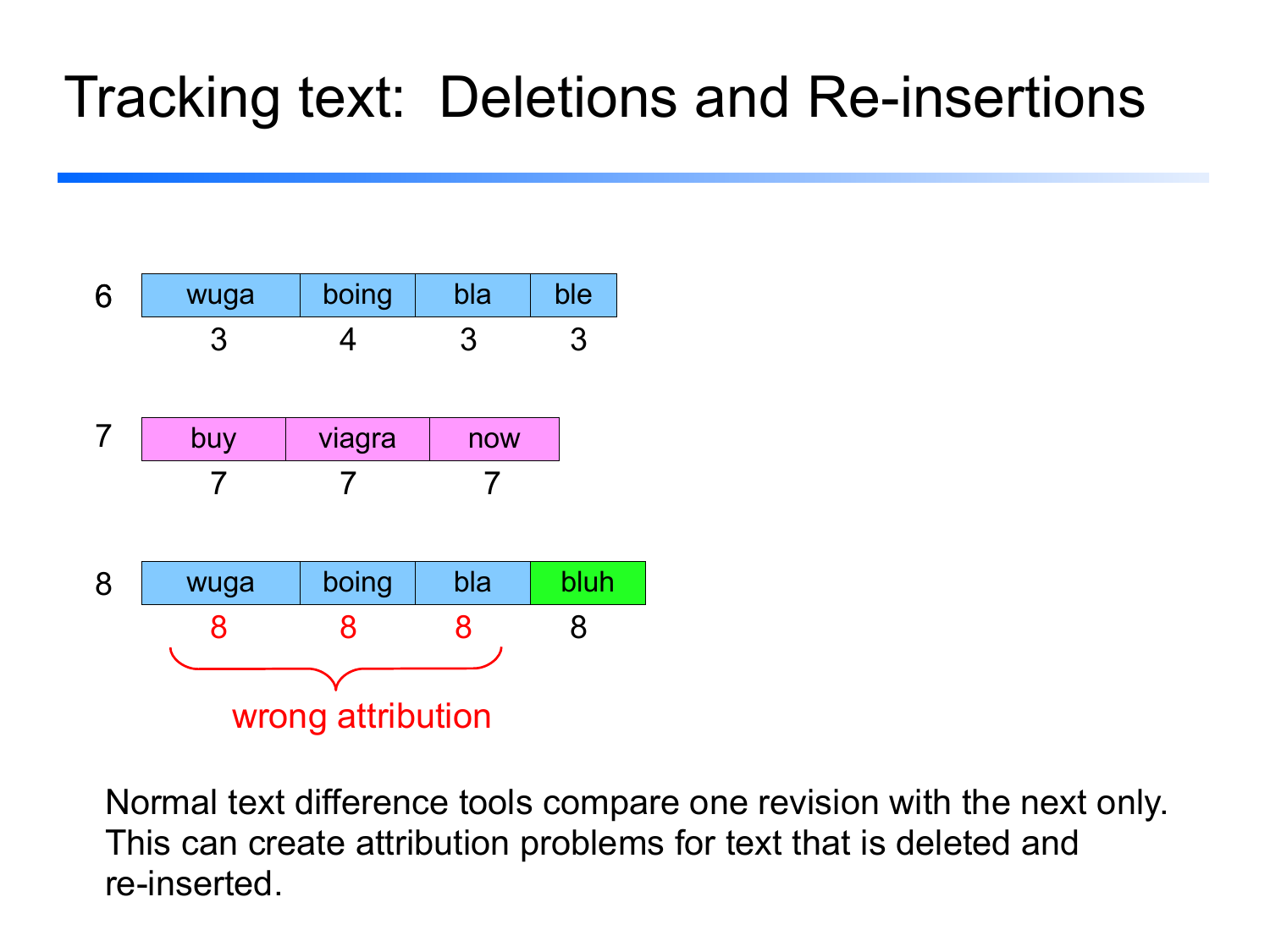## Tracking text: Deletions and Re-insertions



Deleted text should be tracked, so that it can be correctly attributed if it is reinserted.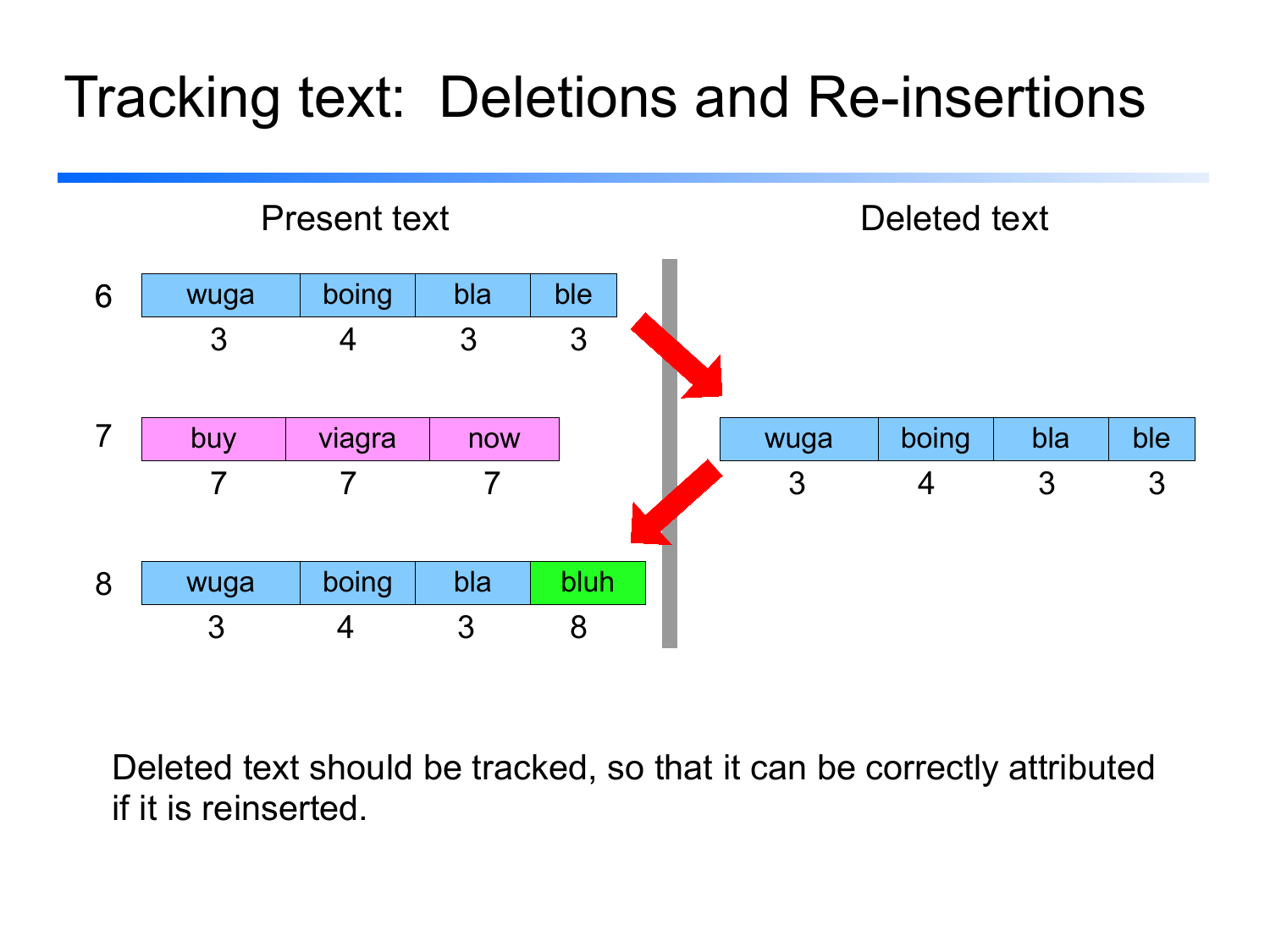# Measuring author contribution

Several methods have been proposed; we have a survey paper in WikiSym 2008 which also contains the approach we favor.

Some of the approaches proposed:

- **Text present in current revision.** Problem: it disregards the contributions given earlier on in the history of a page.
- **Total text added.** Problem: to spam it, let me just add a revision consisting of 1,000,000 times the word "spam".
- **Word days.** This is a measure invented for this tutorial: if you contribute n words, which are displayed for m days, then you get mn word-days. Problem: it does not take into account the work of the people who revise / refine / rearrange the text. (Is this really bad??)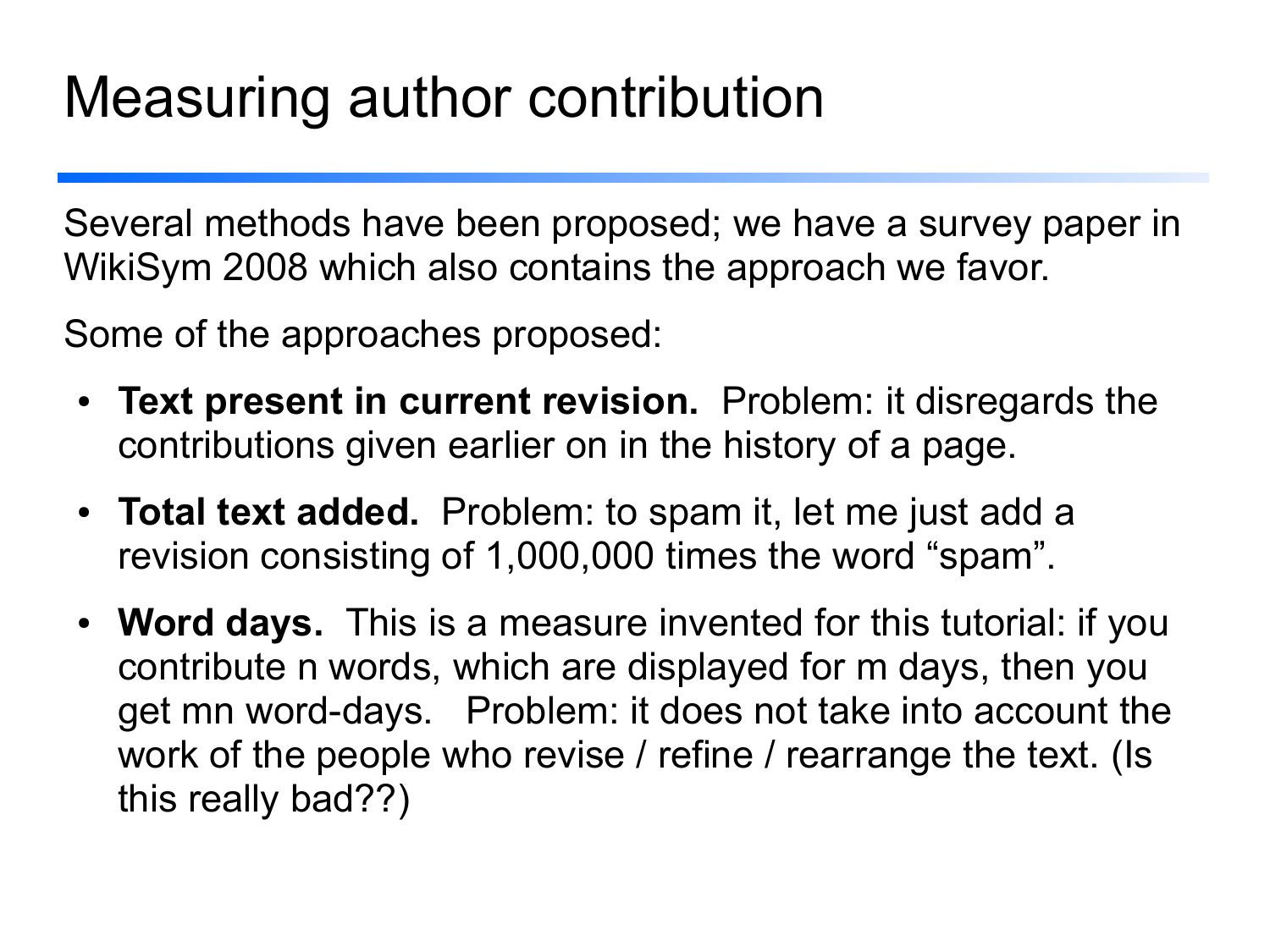## Measuring author contribution



We compute the edit distance between versions  $k-1$ , k, and j, with  $k < j$  (see later for details on the distance).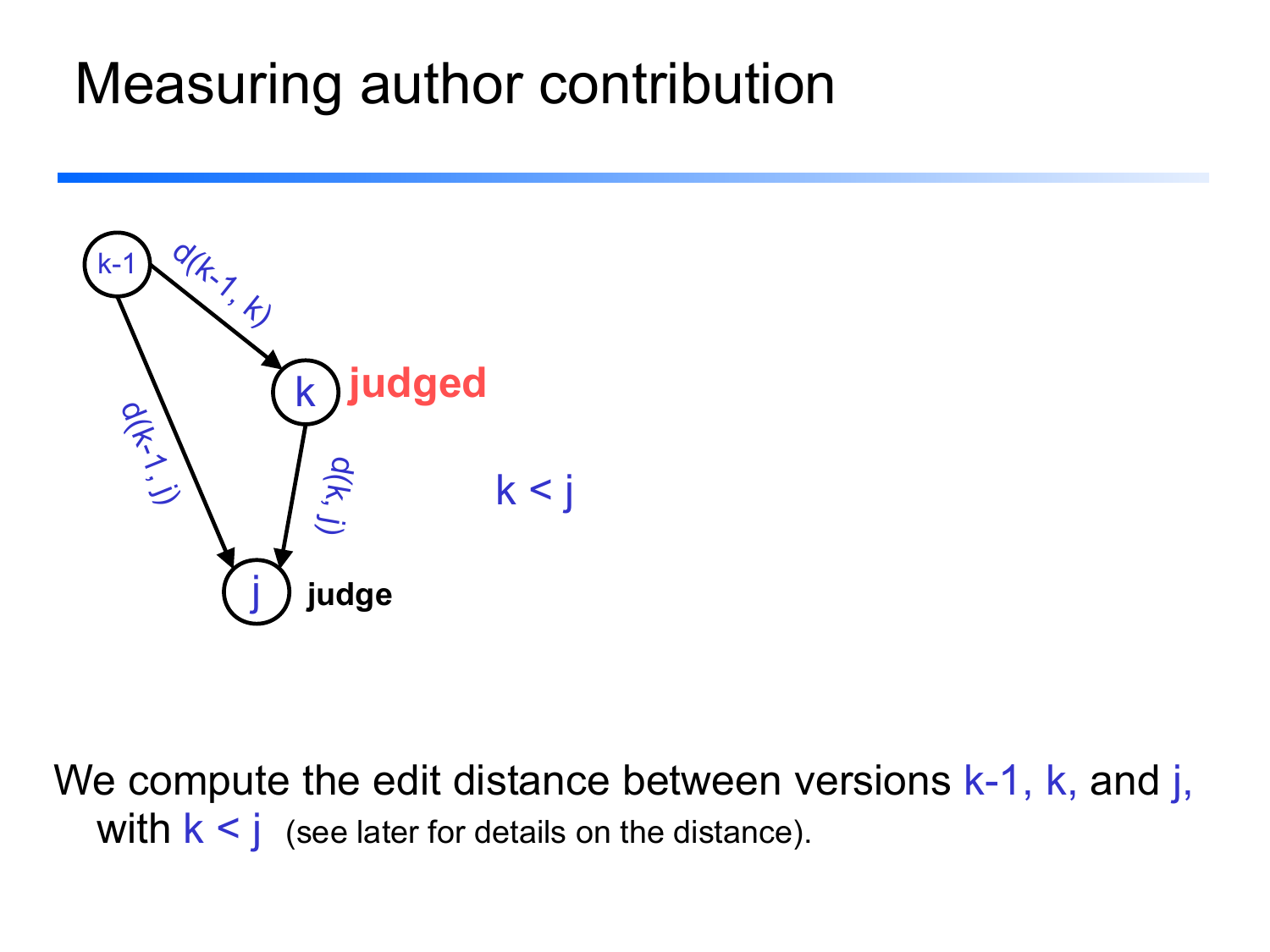## Good or bad contribution?



k is **good**:  $d(k-1, j) > d(k, j)$ 

"k went towards the future" The same way went against the future"

k is **bad**:  $d(k-1, j) < d(k, j)$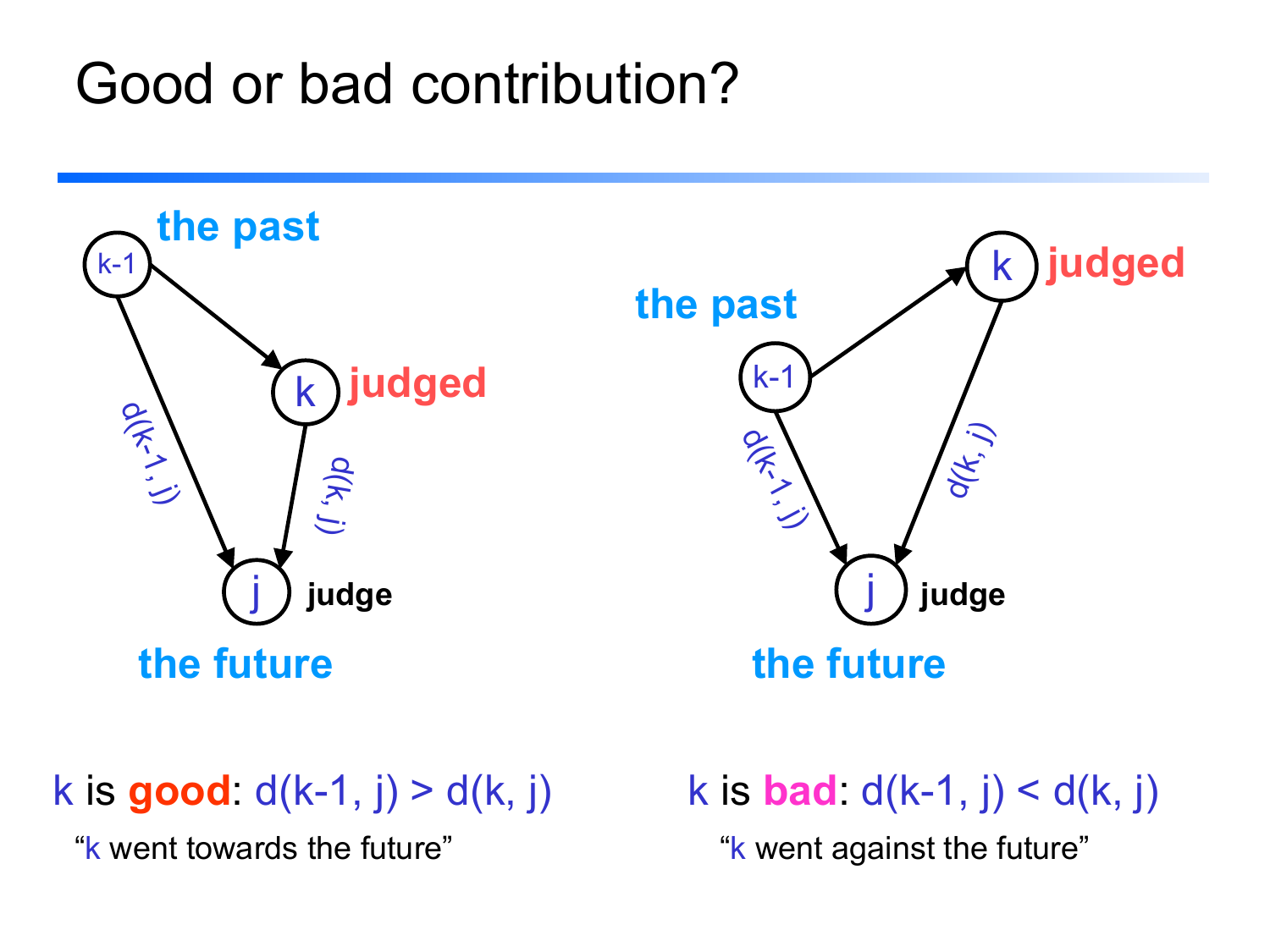# Edit quality



### **Edit quality:**

$$
\alpha_{edit} = \frac{d(k-1,j) - d(k,j)}{d(k-1,k)}
$$

The fraction of change that is in the same direction of the future.

- **α**<sub>edit</sub> 1: k is a good edit
- α**edit** -1: k is reverted

**Corollary:** we can detect reversions automatically!!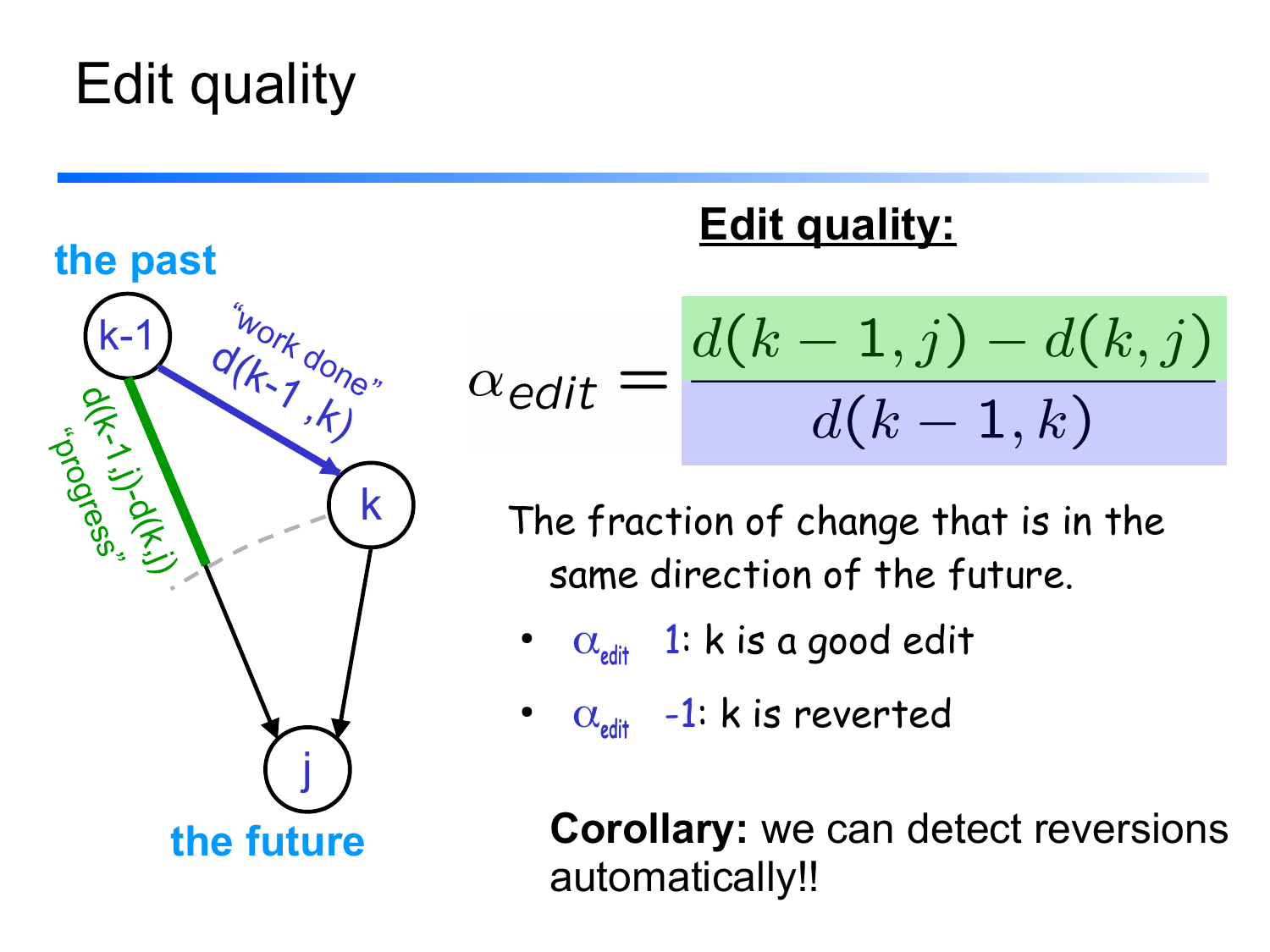## User contribution: our proposal



### **Edit quality:**

$$
=\frac{d(k-1,j)-d(k,j)}{d(k-1,k)}
$$

### **User contribution:**

 $\alpha_{\text{edit}}$  *d*(*k-1, k*)

The quality of the edit, multiplied by the size of the edit.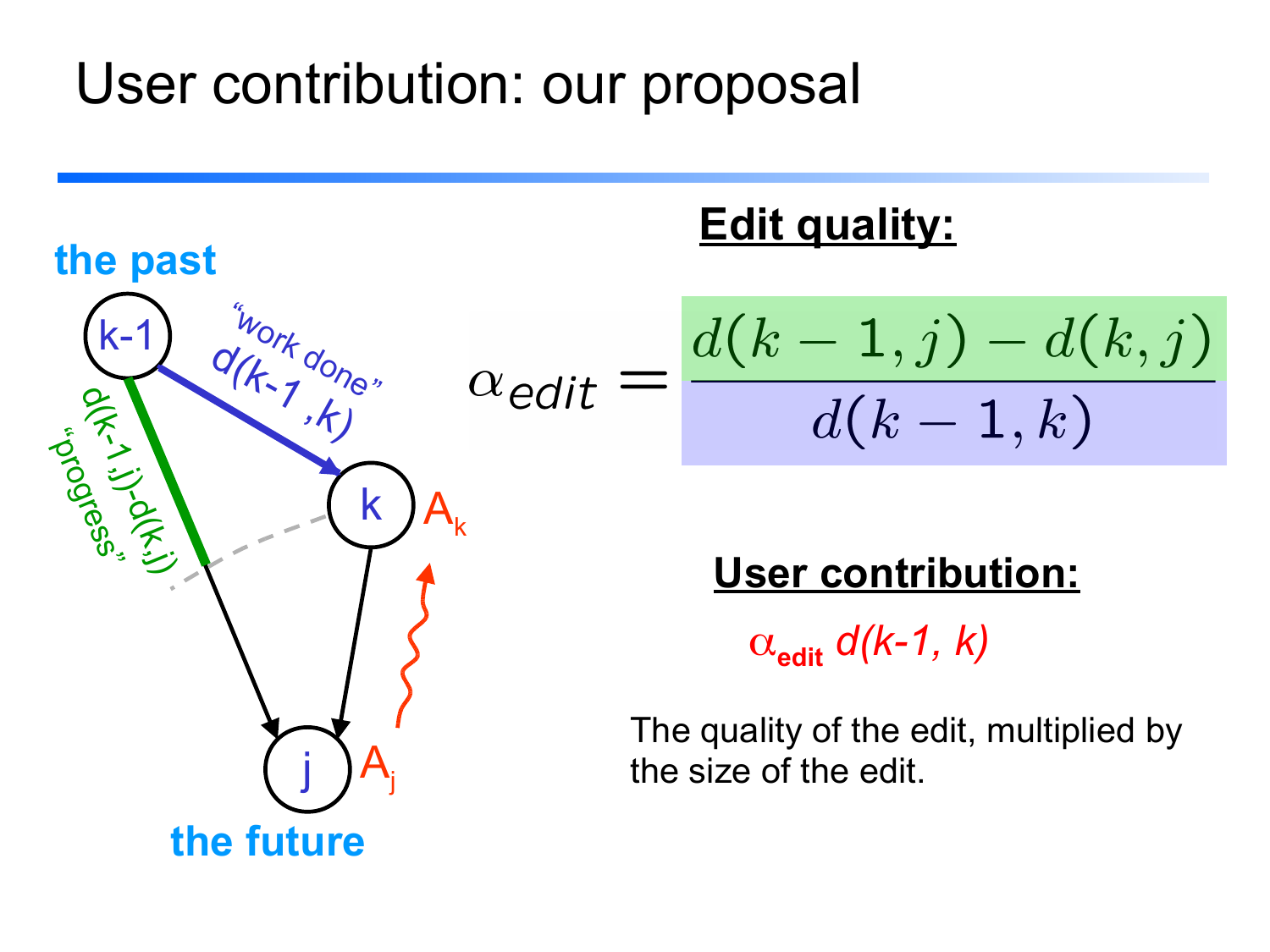# Computing edit distance

We compare an old version u and a new version v, and we compute:

- I: Total inserted text
- **D:** Total deleted text
- M: Total amount of relative exchange of position (a measure of text reordering).

 $d(u,v) = max(1, D) - \frac{1}{2} min(1, D) + M$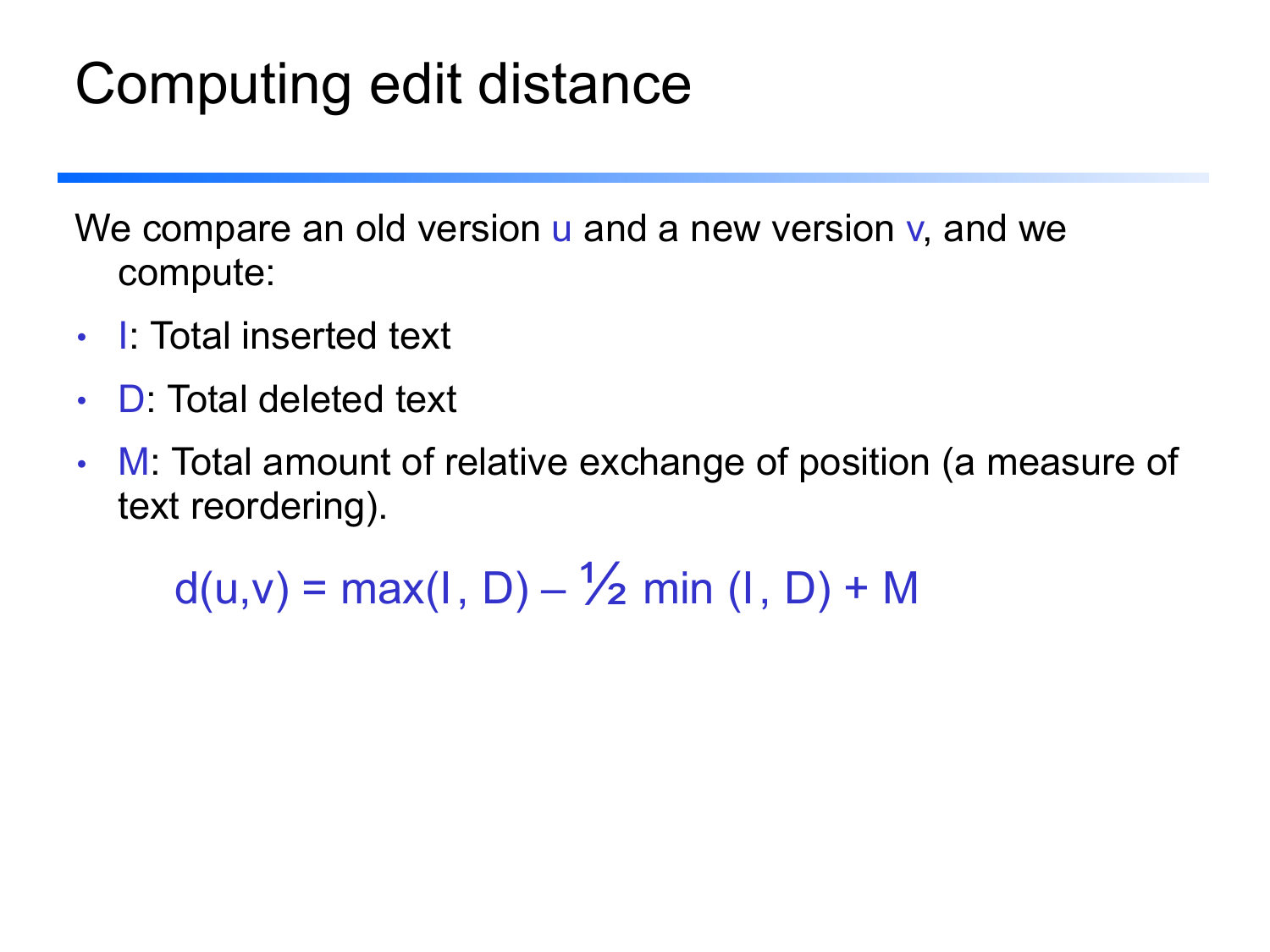# Computing edit distance





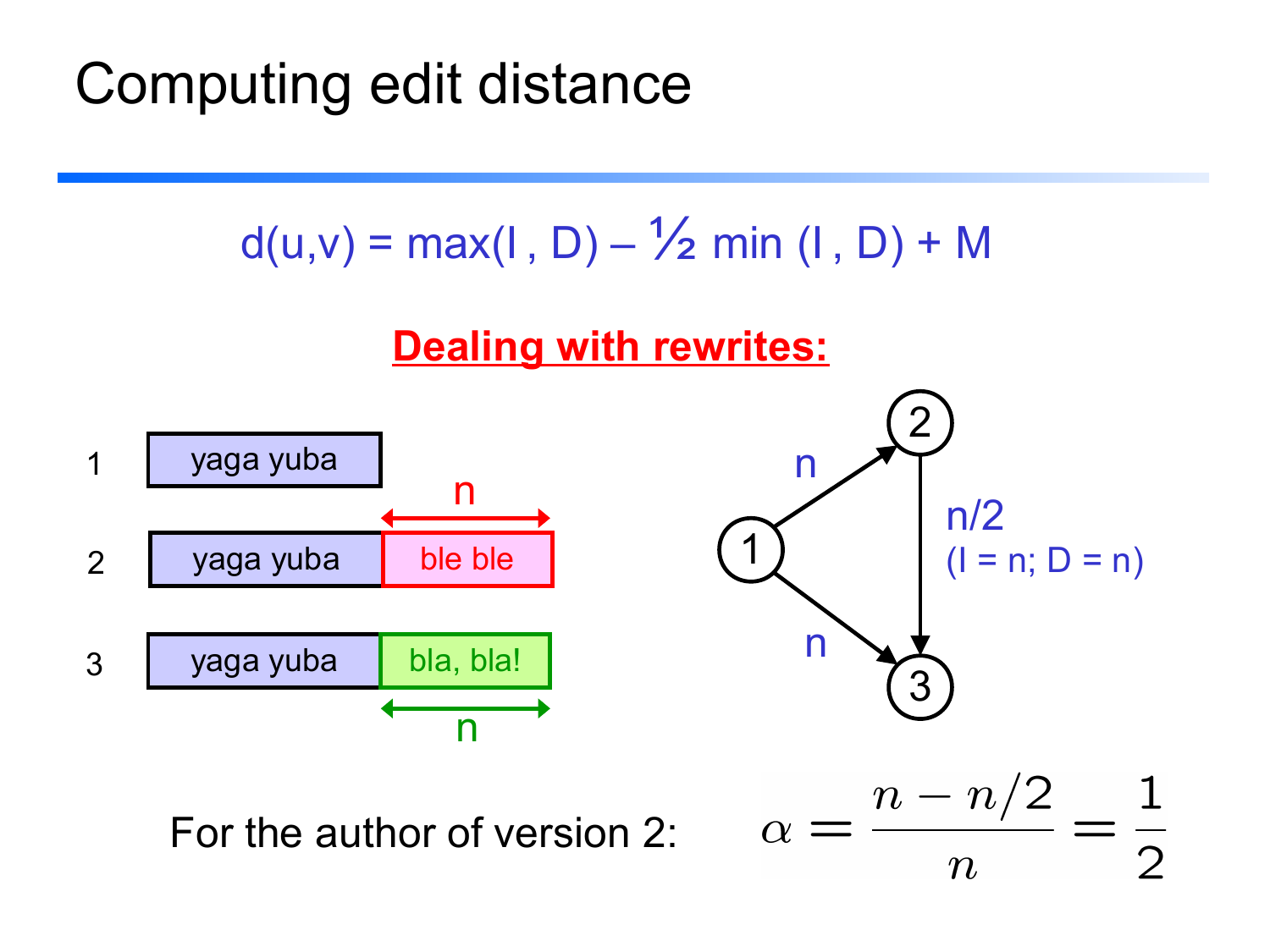## Detecting instabilities and reversion wars

- We use a sliding window over the revision history, and we look for windows where many edits are of negative quality.
- Very effective! Among the results for italy:
	- Partito della libertà
	- Barolo
	- ...
- Can this be used as a community alert tool?
- Should one look into which topics, in each culture, generate the most quarrels? "comparative quarrelletics"?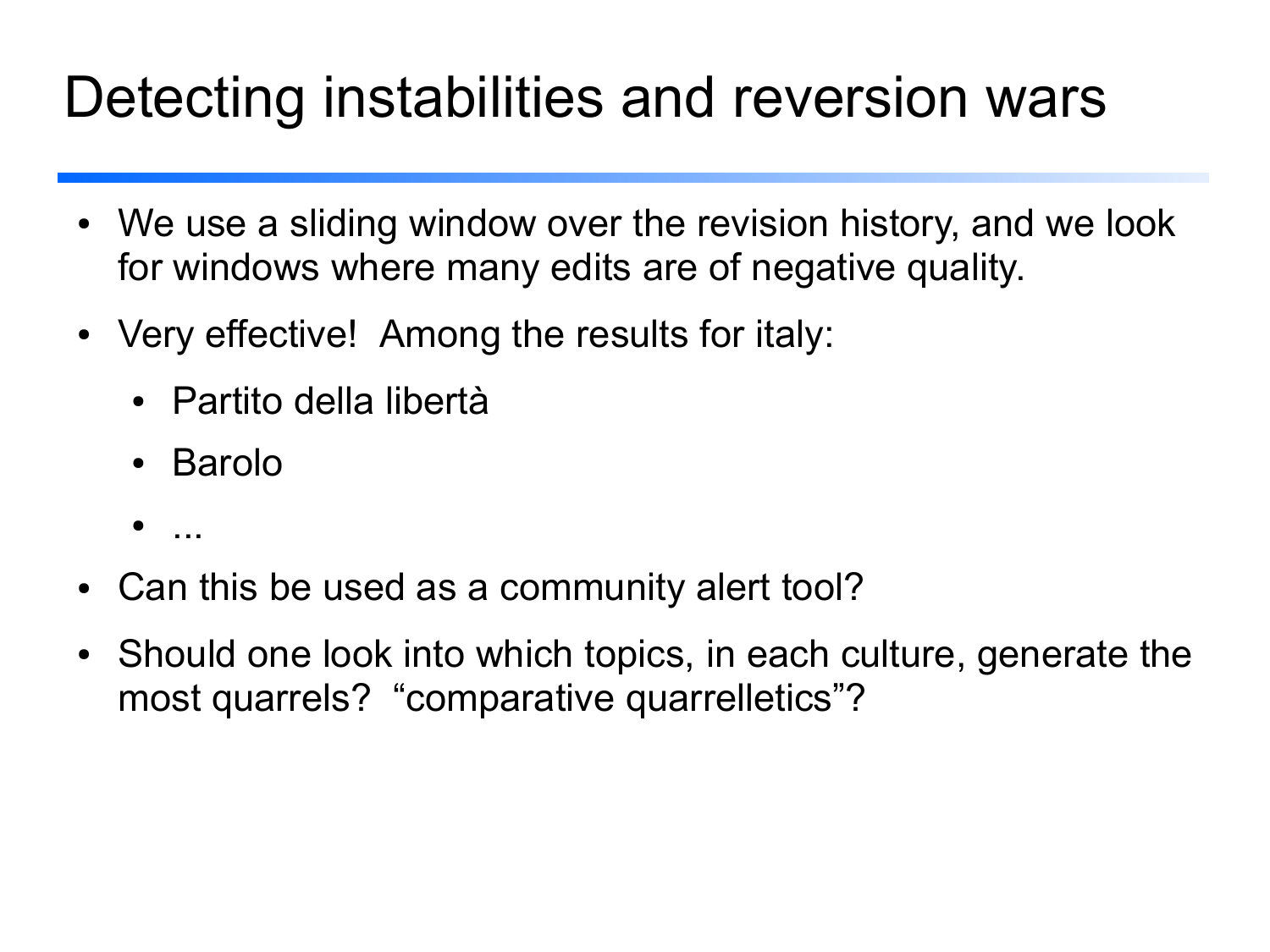# Extracting a social graph of collaboration



- The edit quality enables us to compute a feedback from user A to user B.
- A graph of user-to-user feedbacks can then easily be extracted.
- Groups that collaborate, or groups that are quarrelsome, can easily be spotted.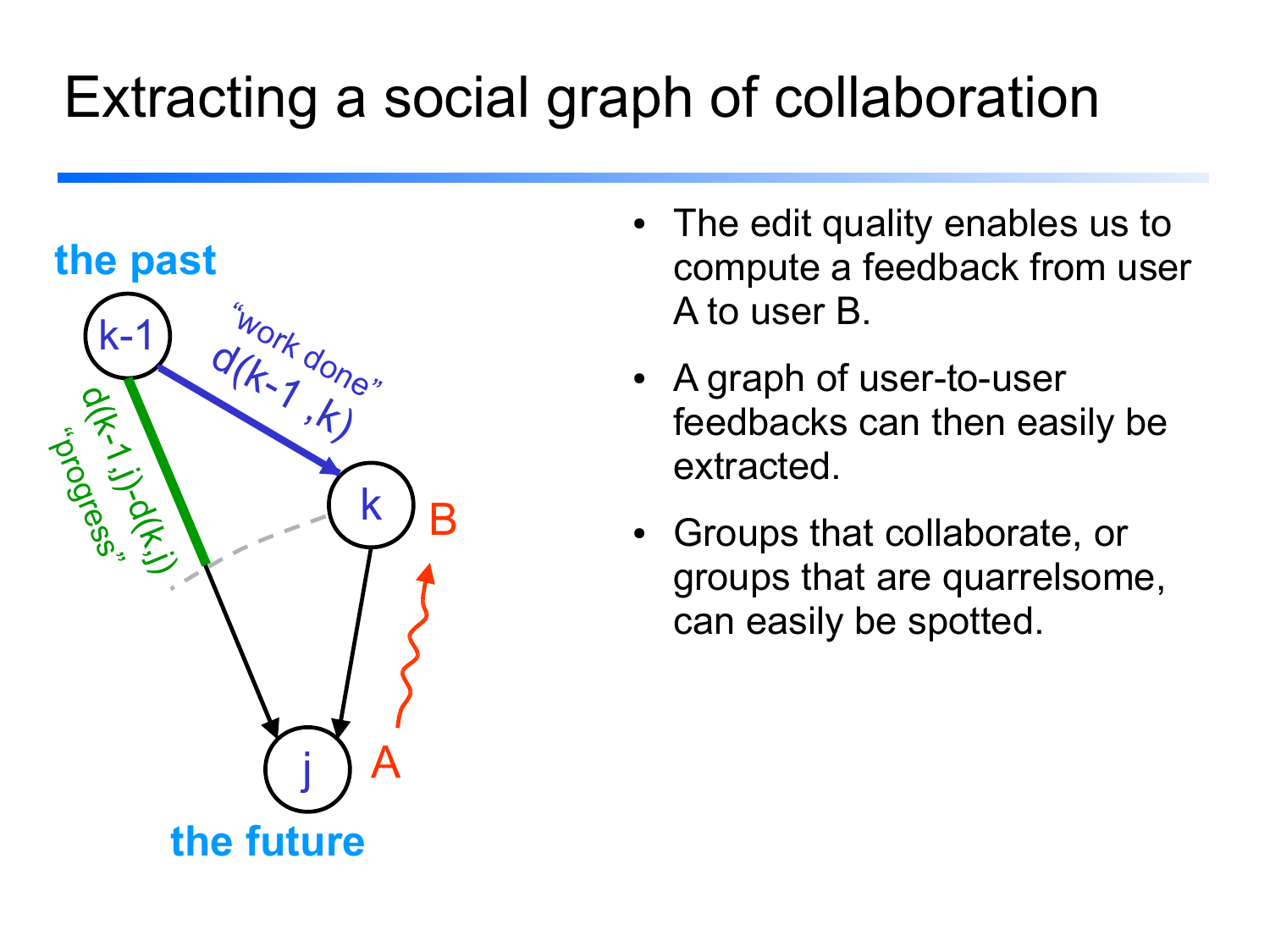### Working with large Wikipedias

… a few lessons we learned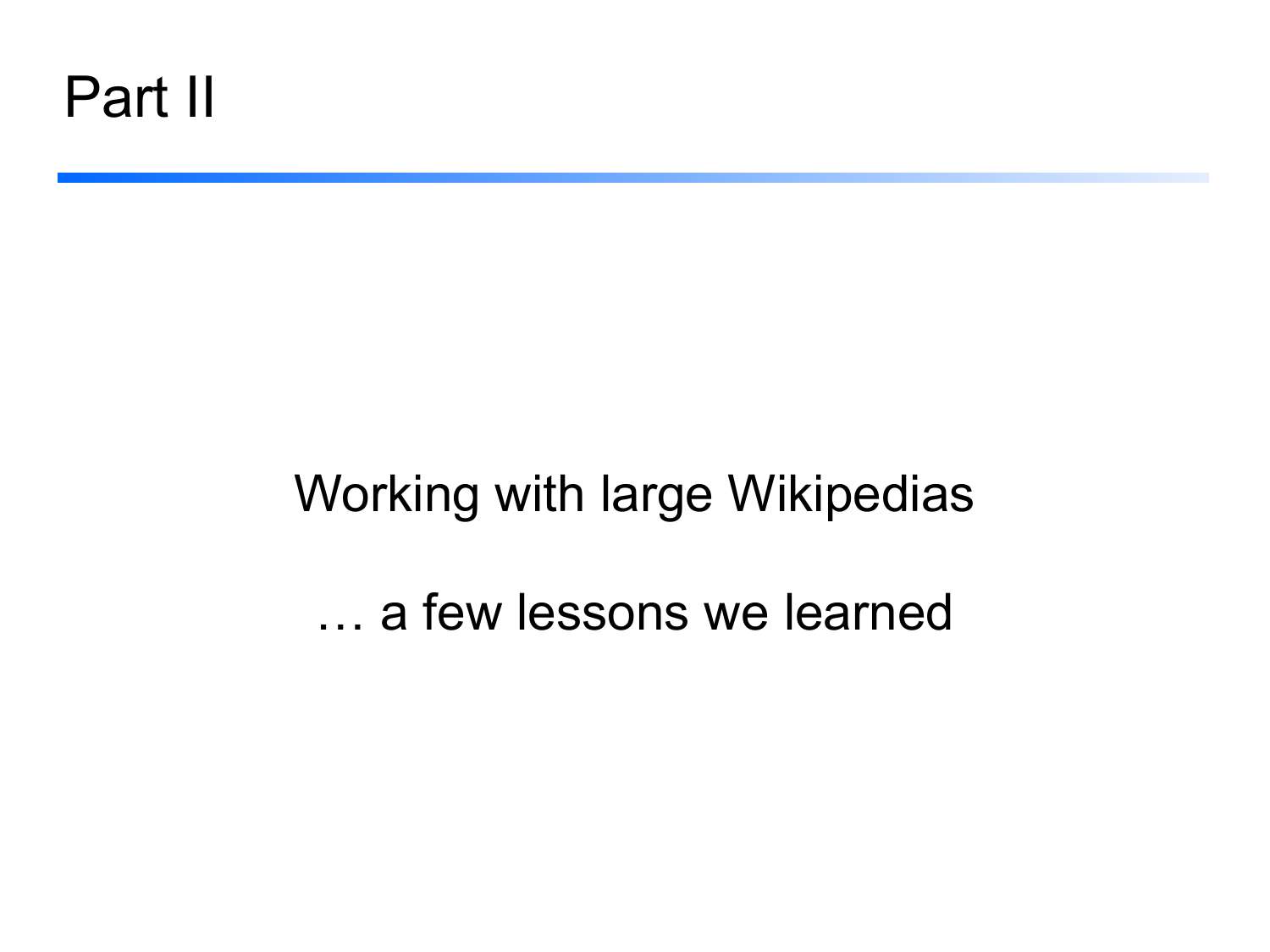### It's a big monster, and you will have to tame it.

Cut it into pieces. Parallelism, decomposition will be your friends.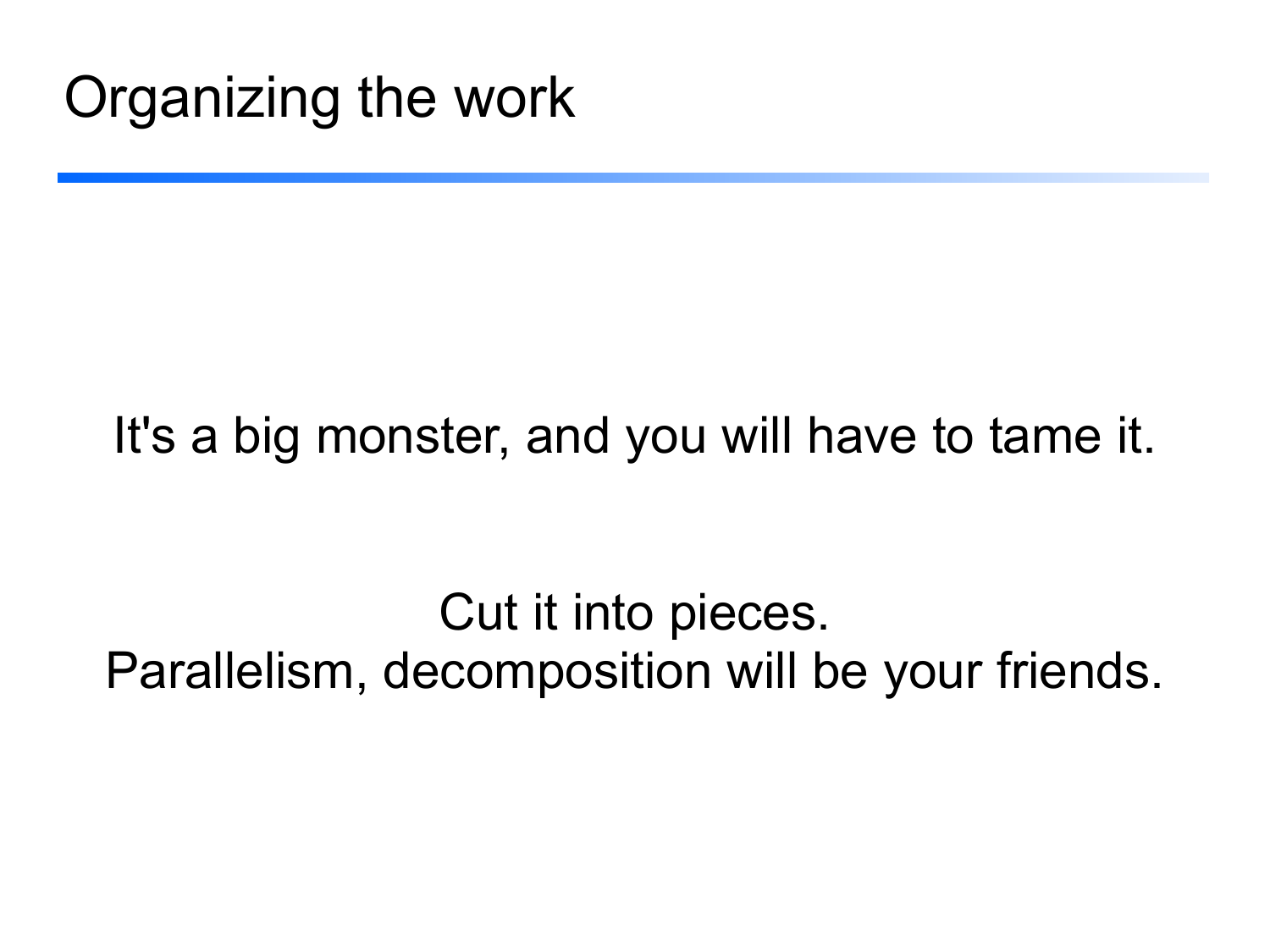## Split!

The dumps come in single compressed files. The English Wikipedia would expand to 1.5 TB? The Italian one to 500GB?

A single large file is useless:

- You cannot parallelize the computation
- Even if you do it serially, it takes too long: how do you restart if something goes wrong?

Recommendations:

- **1. Split the file immediately into small chunks.** How small? Balance:
	- Large chunks: waste more time if something breaks
	- Small chunks: too many chunks, heavy on filesystem
- **2. Make a point to keep it always compressed.** A decompressed format does not make sense, not even from the point of view of raw speed, given the CPU/disk speed differences.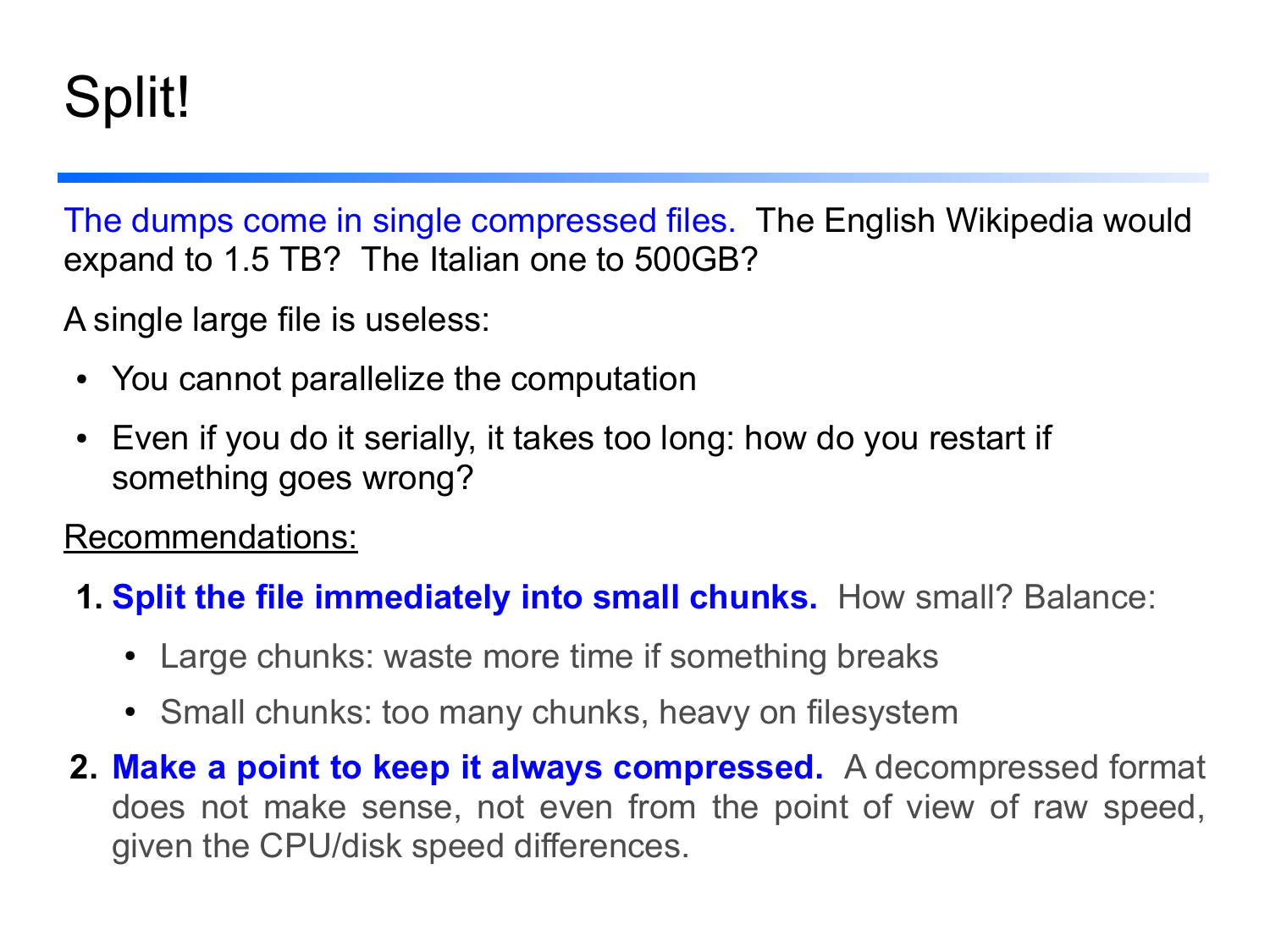# If something can go wrong, it will

It's a lot of data, and it will contain everything possible.

- You think of taking the text, and splitting it along whitespace to separate in words?
	- Make sure you can do that... somewhere in there lurks a million-word revision... some string functions blow up!
- You think of making a hash table, that associates to each 3-gram (triple of words) the places where it occurs in a revision?
	- Check the implementation of hash tables. There are revisions in which the same trigram occurs 100,000+ times.

**Design algorithms that are resistant to the worst case.**

- **Getting things wrong on the very rare worst case may be ok.**
- **Breaking is not.**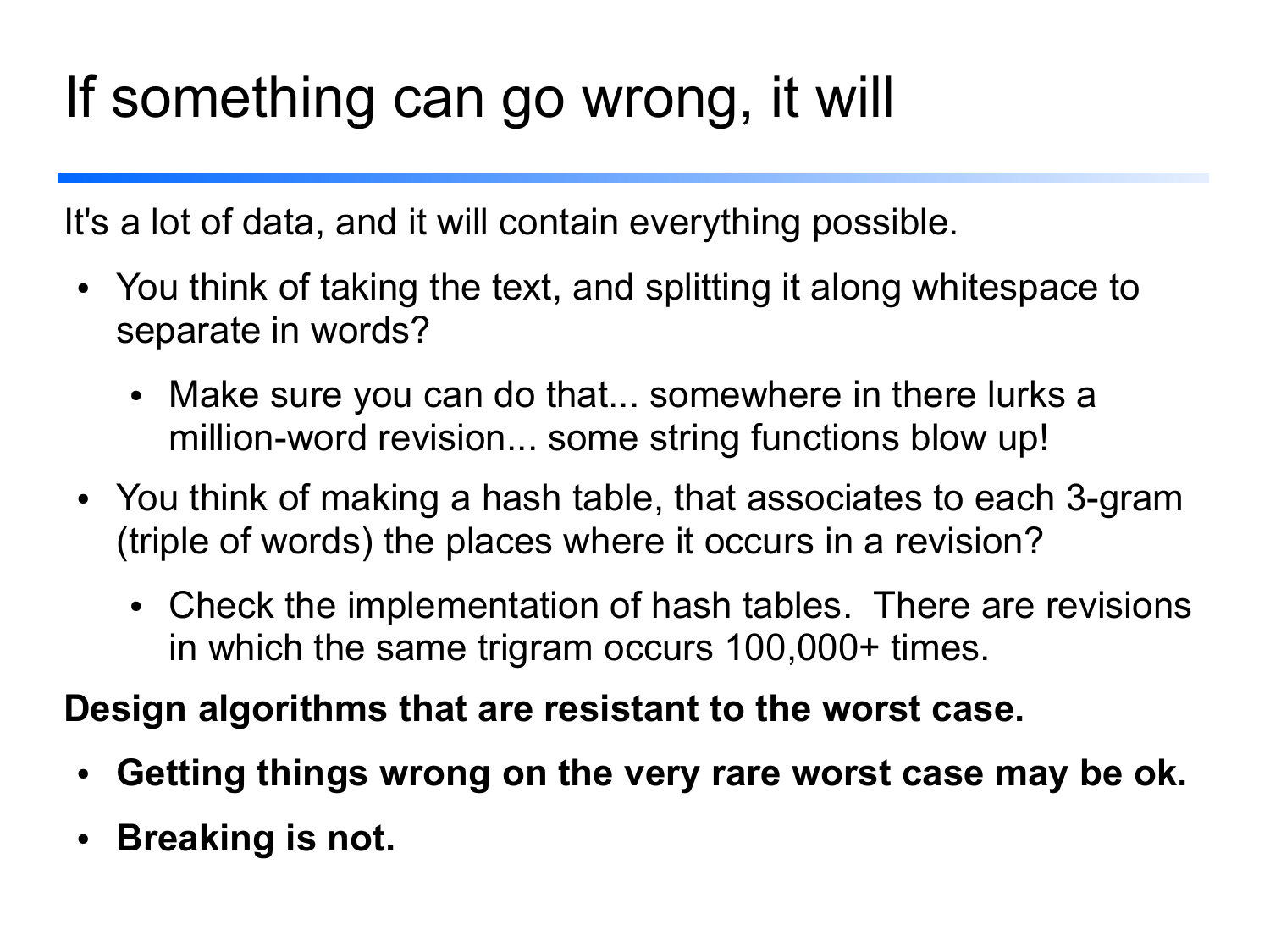### Corollary: make sure you can restart

You will encounters lots of errors. So:

- Make sure that, in a run, you have a way of pinpointing in which revision of which page things break.
- Make sure you can re-run just on that (see before on splitting).
- Make sure that you are using an environment that makes debugging possible and pleasant.
- Make sure that the smallest possible fraction of work is wasted, if things go wrong (see before on splitting).

It took us months before we had code that could, glitch-lessly, process the whole English Wikipedia.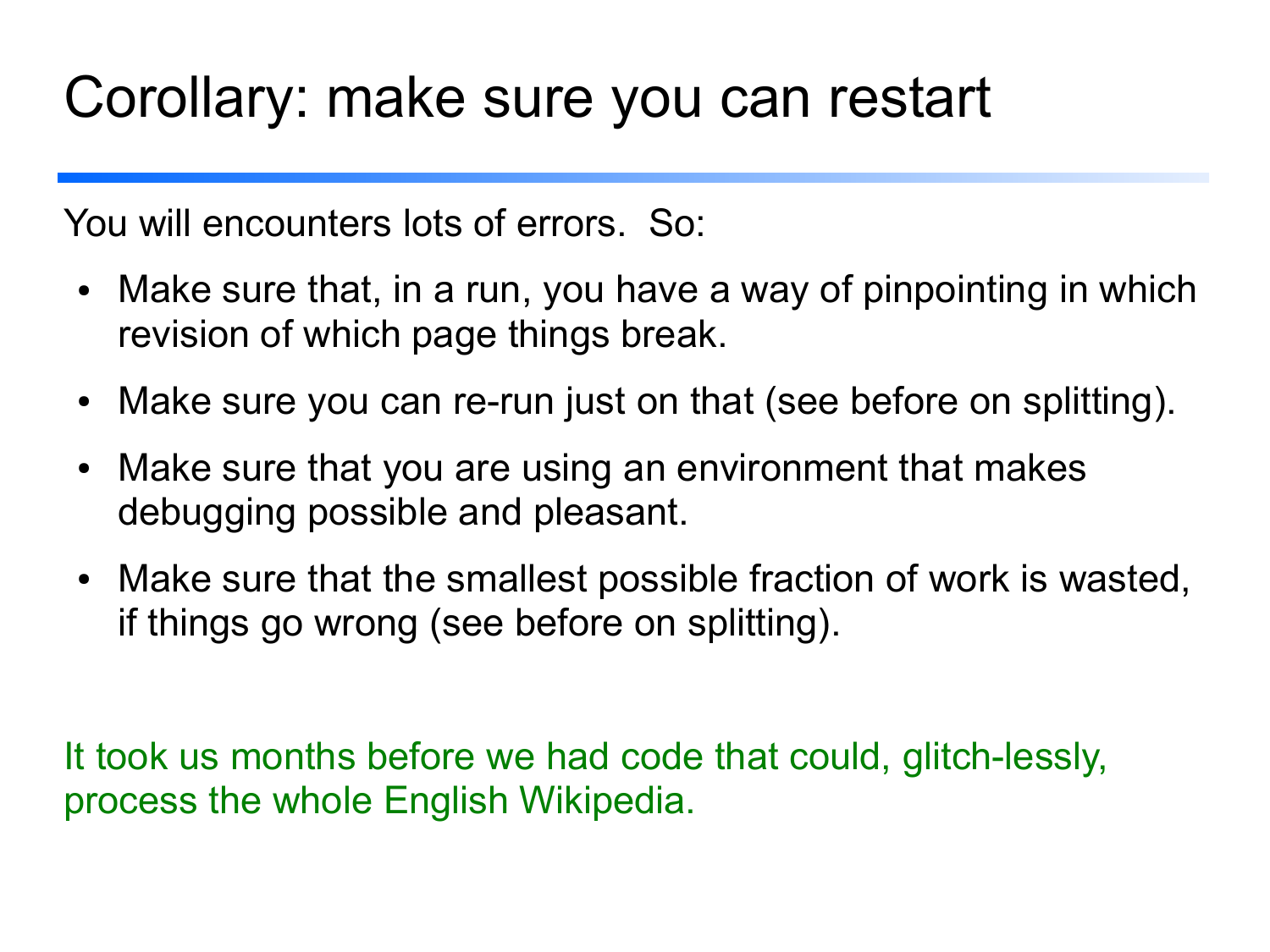# Don't be lazy! Devise scalable approaches

#### **Case study 1: WikiTrust text analysis**

- The "online" system, whenever a revision arrives, updates user reputation, and analyzes text.
- Problem: not parallelizable: if you work on blocks of pages in isolation, you don't know the reputation that users gain working on other pages.
- **Solution**: A three-pass process:
	- 1. Analyze blocks of pages to discover how much work each user has done (parallelizable).
	- 2. Put together work summaries, and compute user reputation (singlethread, but fast).
	- 3. Using the user reputations, analyze the blocks of pages (parallelizable).
- **Big effort, but big win!** A whole Wikipedia analysis in one day! x10 speedup!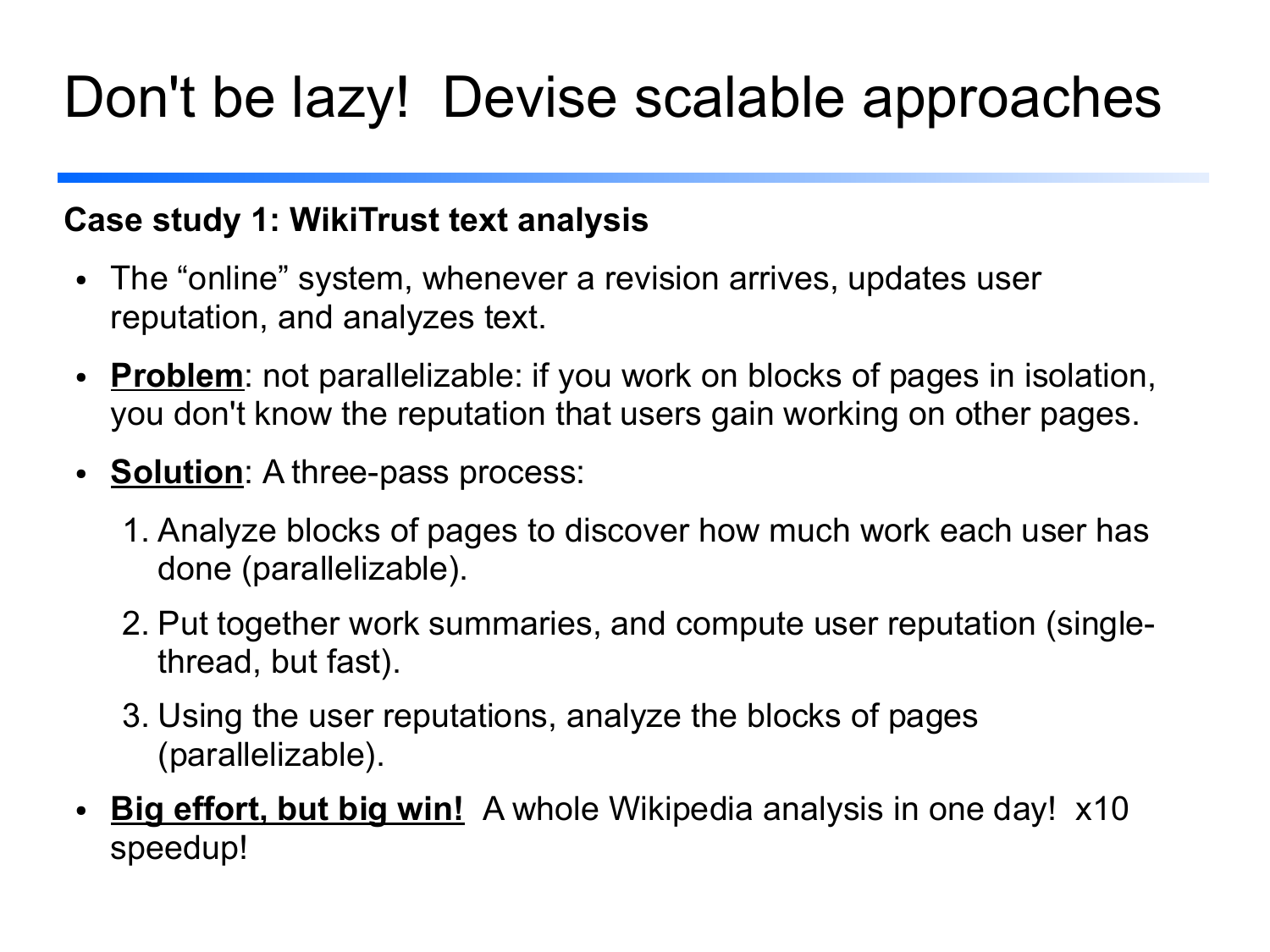# Don't be lazy! Devise scalable approaches

#### **Case study 2: WikiTrust revision storage**

- **Problem**: The revisions cannot be stored in a DB, and need to be stored in the filesystem.
- **Lazy solution**: Store individually compressed revisions in the filesystem, using a tree with  $\sim$ 100 branching.
- **Disaster!** on multiple levels:
	- Too many files (200M); du -sh takes days
	- Too much disk traffic, fragmentation
- The **outcome:** We had to re-do it from scratch, moving to a more sophisticated scheme where we store compressed blobs containing consecutive revisions of pages, and we use the DB to keep an index of the blobs.
	- We wasted a lot of time by being lazy.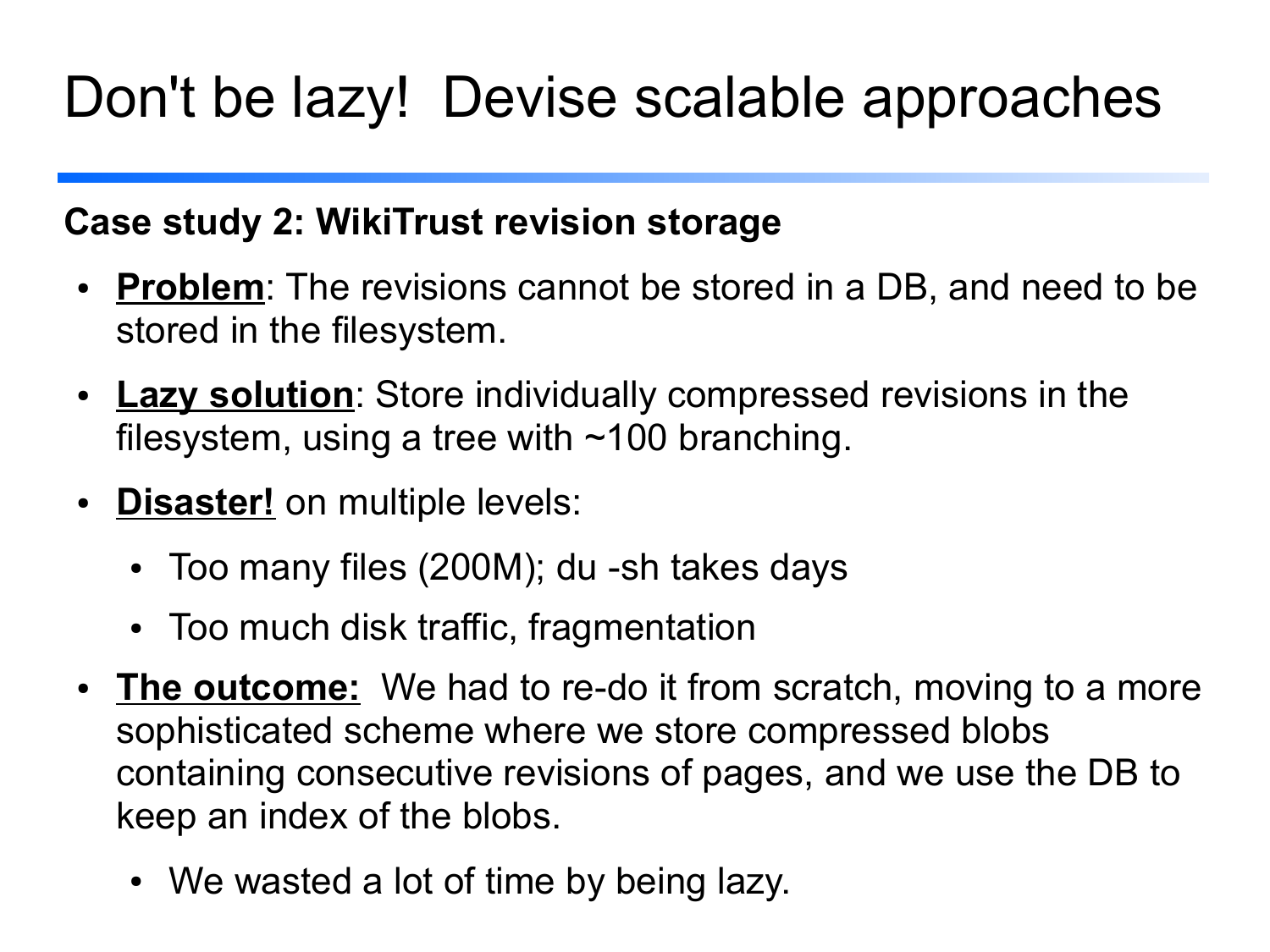# If you can do something once only, then you cannot do it at all

You might come up with a way of getting a job done that you can just barely do, on a once-only basis (e.g., a job that lasts a week). You think this is a viable approach.

But it is not!

- (Almost) nothing works the first time. Something will break, and you will need to restart.
- Once it finishes, you will realize that you really needed to do it in a slightly different way.

#### **Corollaries**:

- Nothing is done "only once".
- Only things that can be done in routine fashion, can be done at all.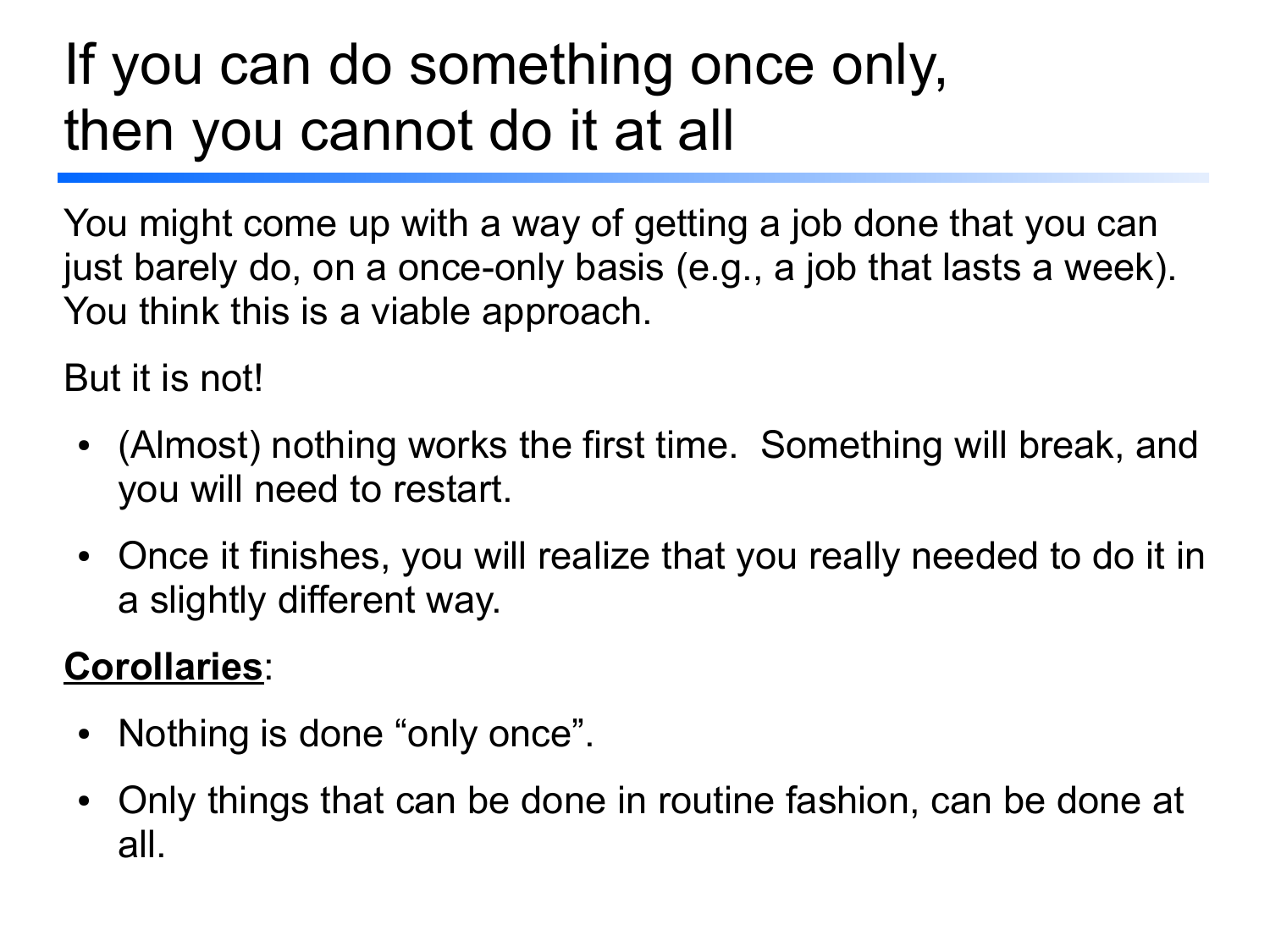# You will hit limits you don't know...

Be aware of filesystem, data base, networking limitations.

Example: you are now convinced you need to split the input file into smaller chunks.

- One file per revision? 200 million files?? (fragmentation, file system will get you)
- One file per page? 20 million files?
- One file per 100 pages? 200,000 files?
	- A directory with 200,000 files? Don't try that!

Once, we unpacked with much sweat all the information, only to realize that the command "du -sh" to measure the total size of all files would have taken *4 days!!*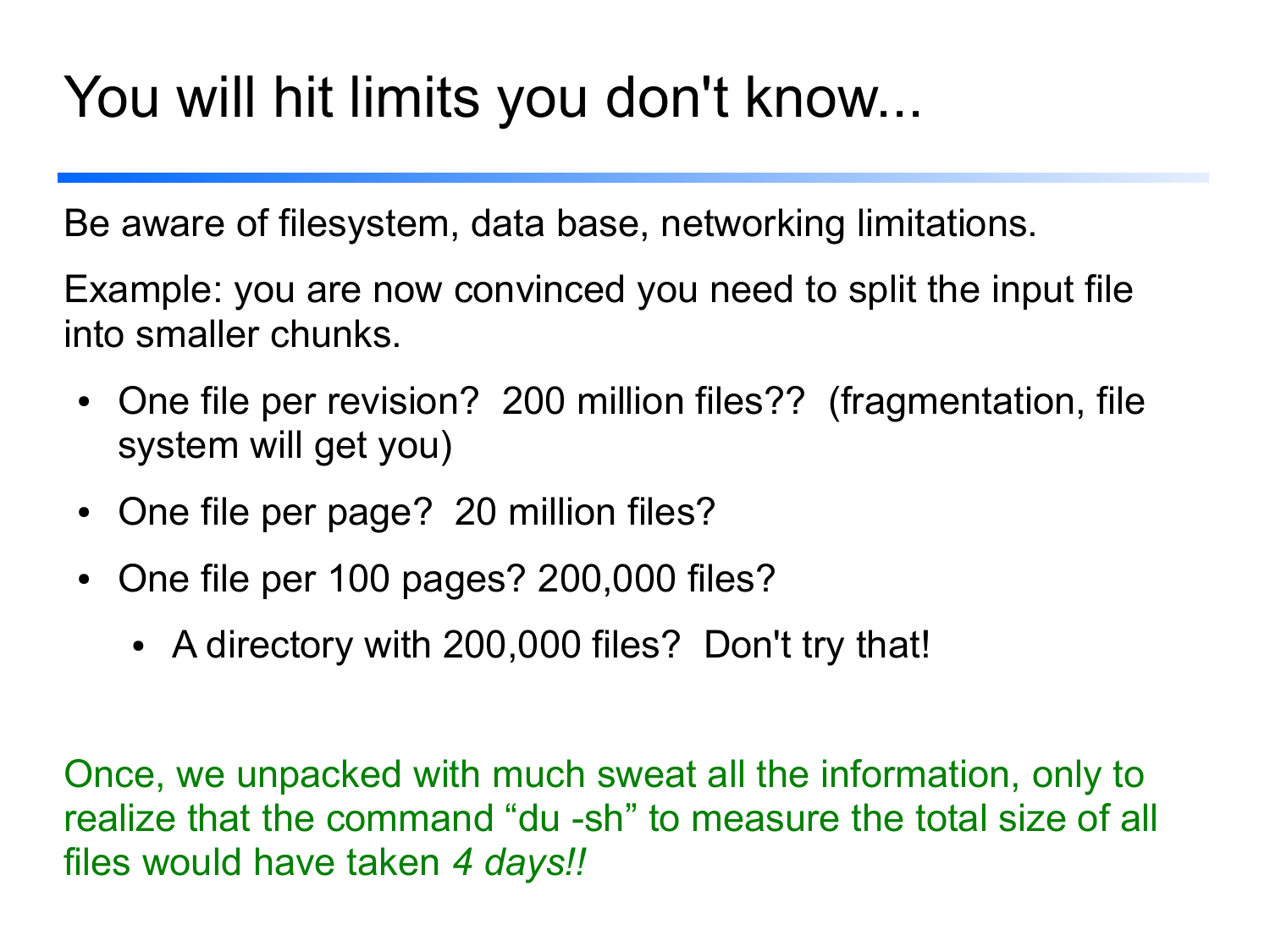## You cannot store revisions in the database

You cannot. It will blow up. It takes too much space, and does not allow you to have good control on compression. Not even the Wikimedia Foundation, with their hundreds of servers, does it.

- The best, if possible, is to work on the dumps, avoiding storing individual revisions.
- If you do have to store individual revisions, you will have to implement (or reuse) a compressed revision store:
	- Group (some number of) revisions of a page, and compress them together.
	- Keep the revision index in a DB or similar, to know where to find them.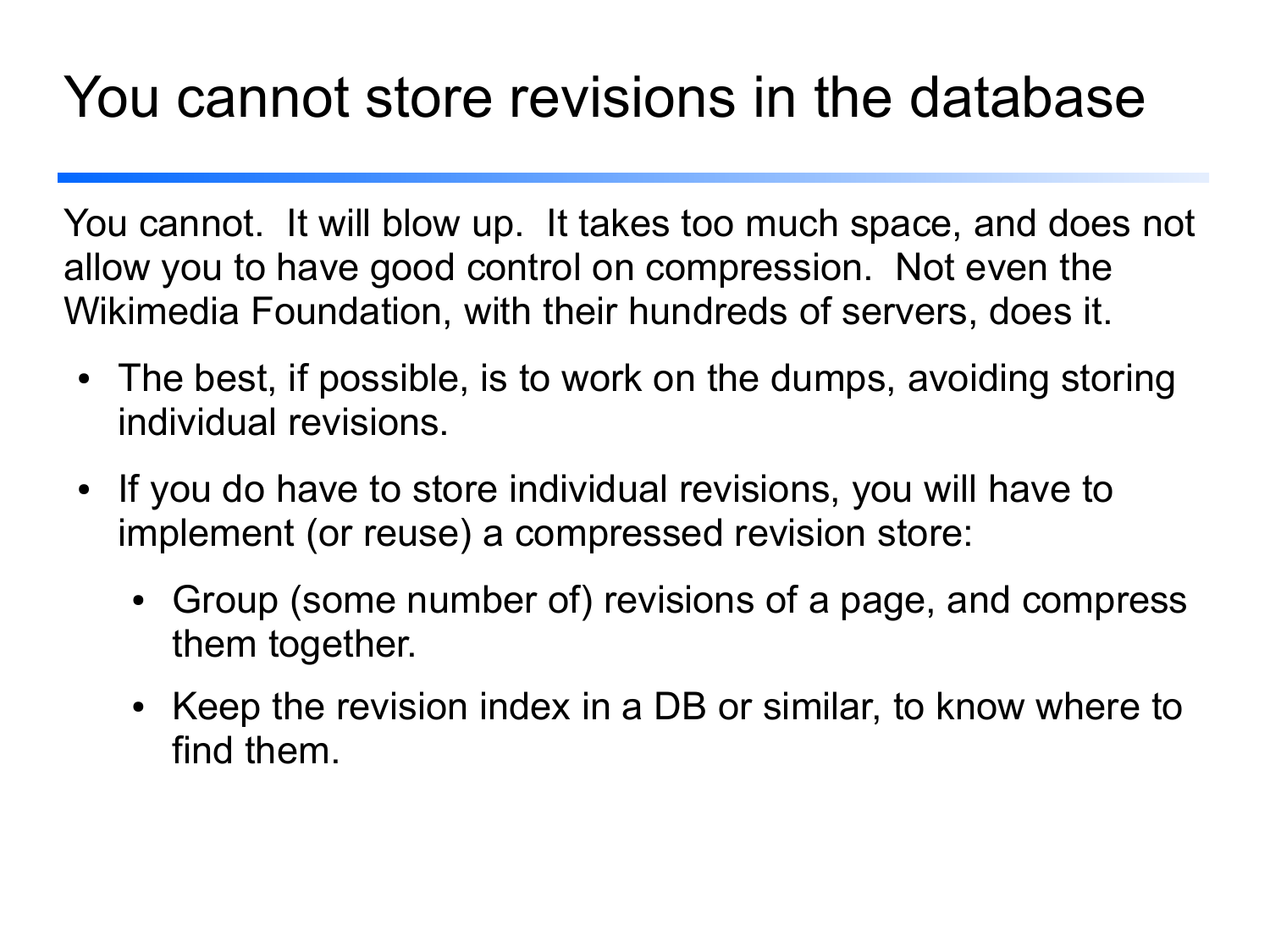# The language, oh the language!

Working with the Wikipedia markup language is a nightmare:

- There is no grammar for it, not even a complete description in any single place.
- Parsing is *not* grammar based, and is very contrieved: try '''''*this is bold and italic''' and this only italic*''.
- The rule on the Wikipedia: "If it looks fine, it is fine".
- Computer science grammars are good at encoding the *correct* sentences. Most of the complexity of parsing markup language consists in knowing how to recover from errors.
	- "Syntax error on line 213" is not an accepted output!
	- You must recover from errors in the same way as Mediawiki!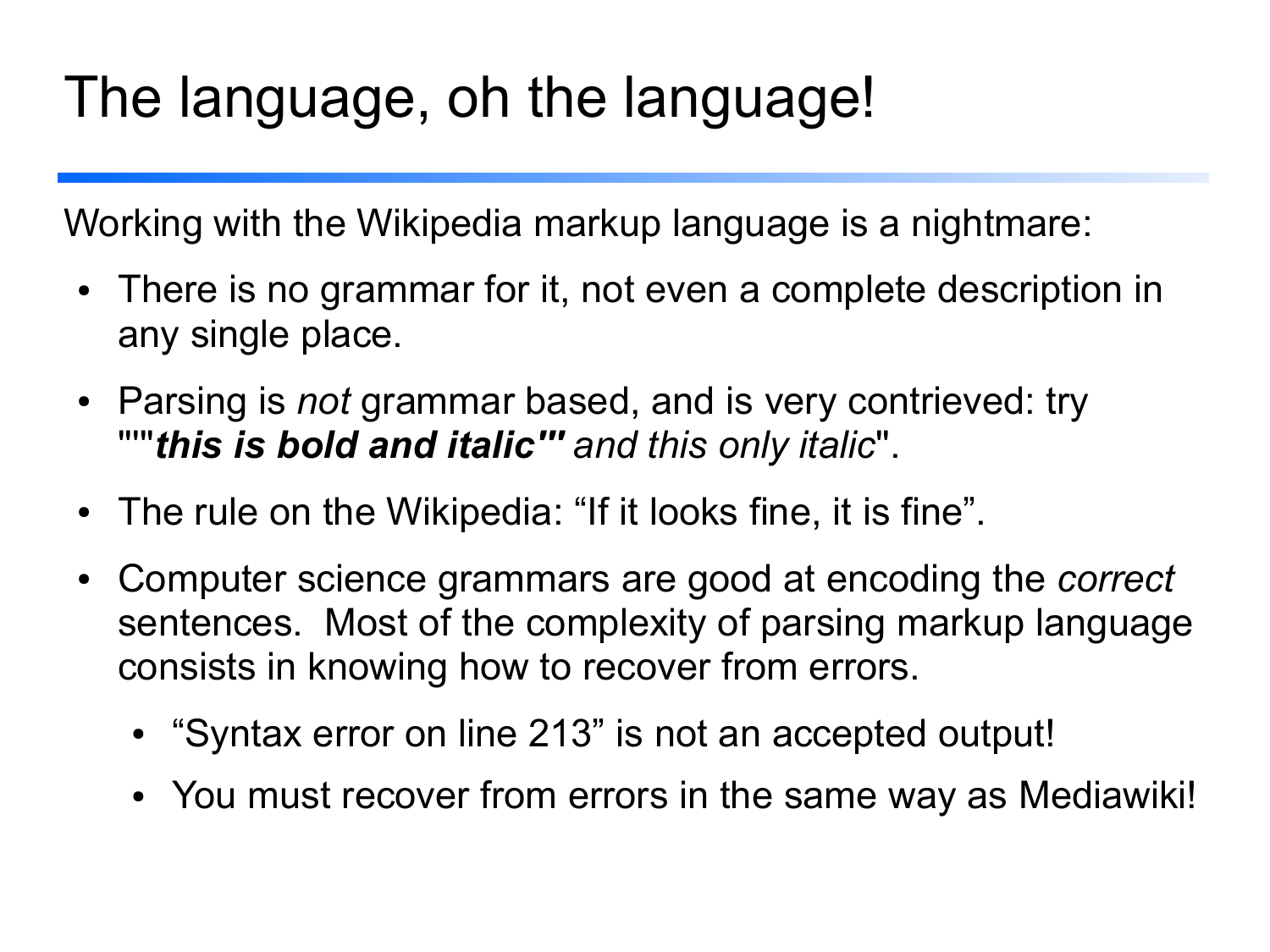# The language, oh the language!

It is really more similar to a natural language than to a computer language:

- Irregular.
- Guided by tradition and use: if it looks fine, it is fine.
- Very similar to situation for HTML on the Web.

#### **Solutions:**

- If you can, avoid parsing!
- If you must, can you get Mediawiki to do it for you? (but php is slow)
- If acceptable, give up on goal of being 100% correct.
- Otherwise, be prepared to suffer.

Text.ml, where the parsing is, is the most regular source of problems in WikiTrust, in spite of being some of the oldest and conceptually simplest components.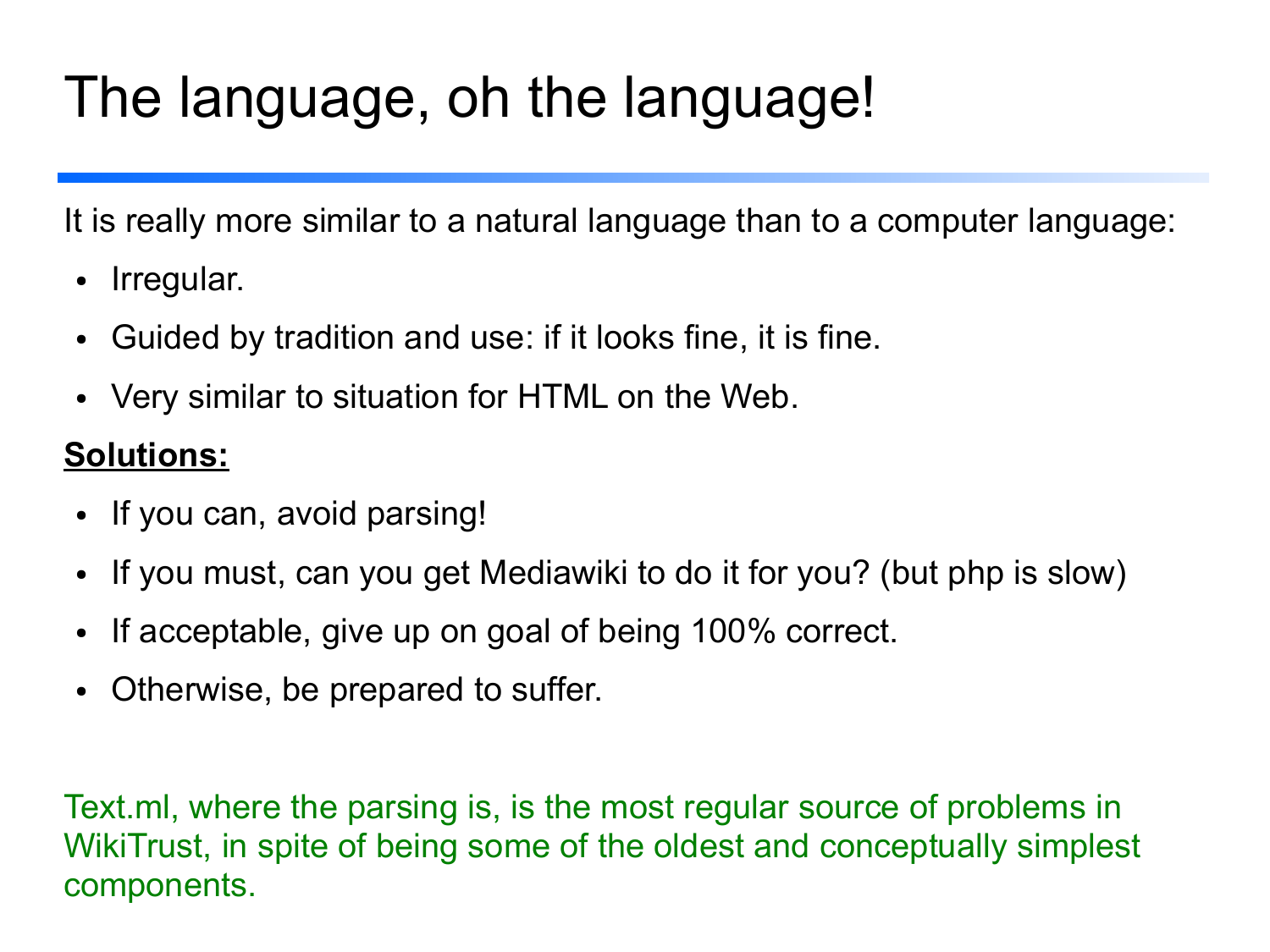

### Computer scientists focus on code.

### Scientists focus on data.

You will have to focus on both.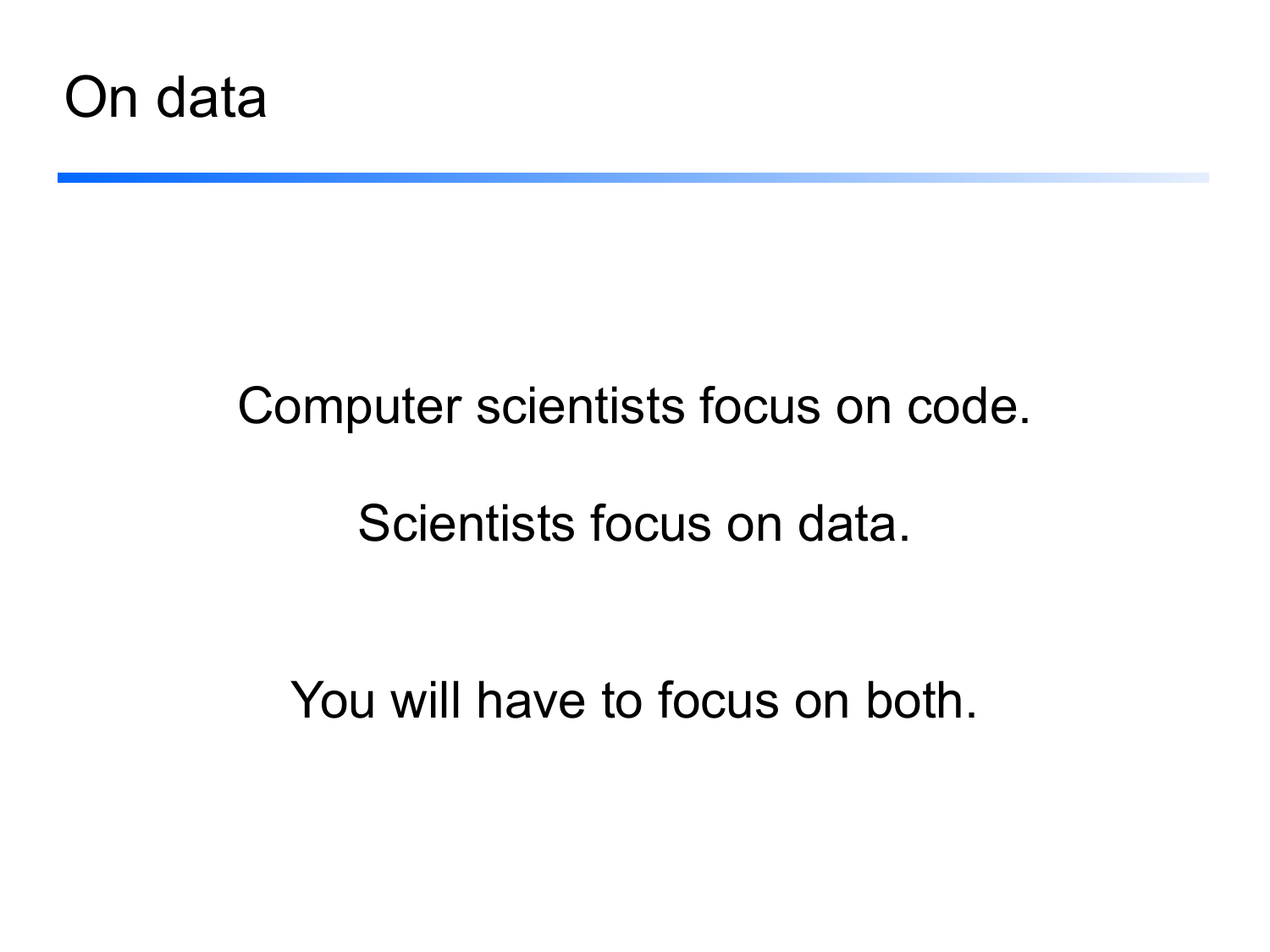# What is the problem? Scenario #1

You have finished implementing and debugging your super-fancy algorithm that computes the conceptual correlation between the French and the German Wikipedias.

You turn the handle, and out pops the number: 0.7364 (or worse, tables chock full of numbers).

And you suddenly realize...

- How on Earth are you going to decide whether 0.7364 is due to:
	- A bug
	- An artifact of how you do the analysis
	- The correct result
- Which one of the above is the *least* likely for the first run?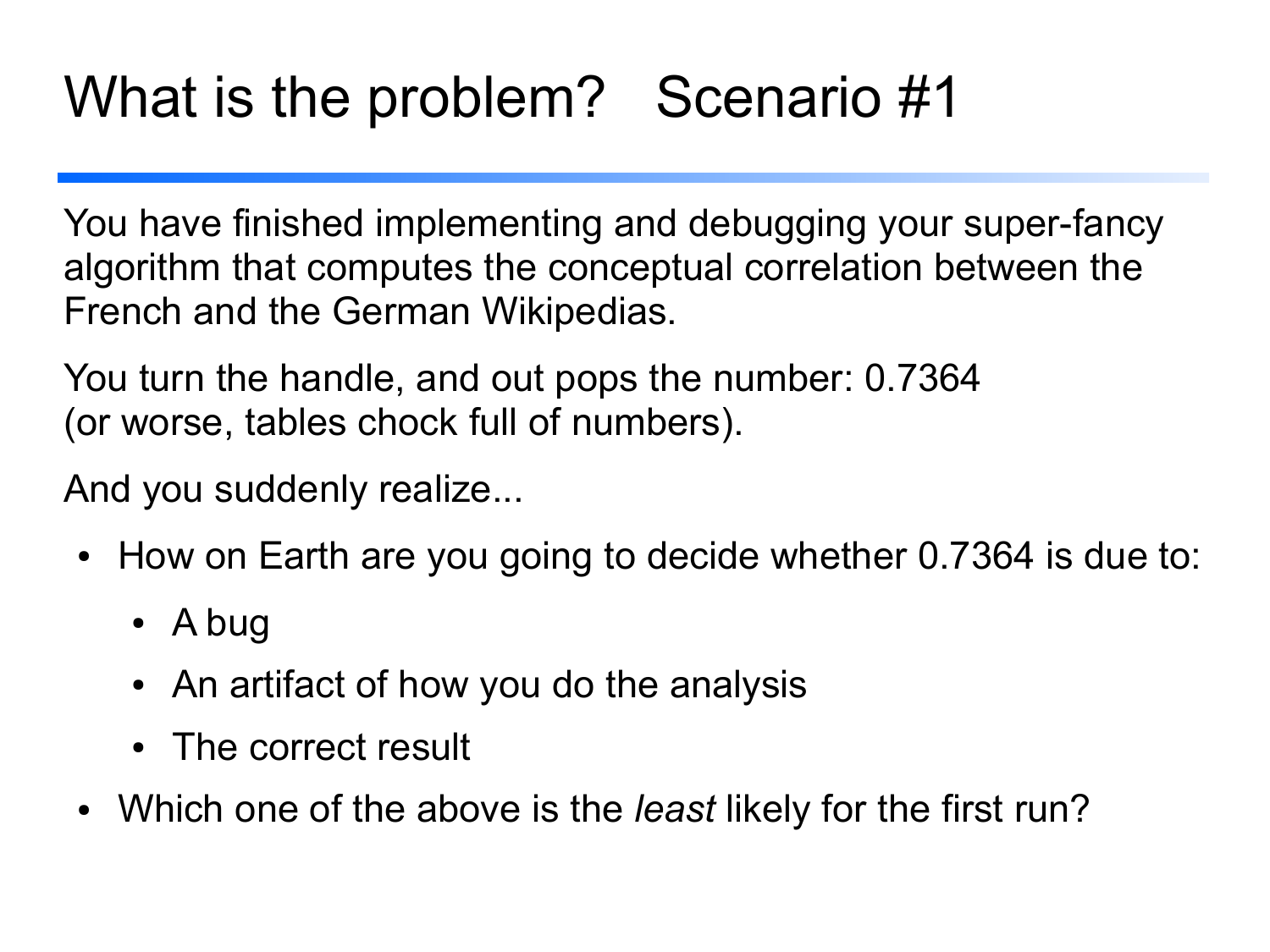## Solution #1: test sets, alternative algorithms

- Can you compute something in two different ways? Can you approximate the results in another way? This can help validate a computation.
- If not, can you inject a change in the input, and validate that the difference in the output is the correct one?
- Invest in tools that help you compare results.
- Create small test cases, and test obsessively.
- Freeze small test cases, and version them with your code.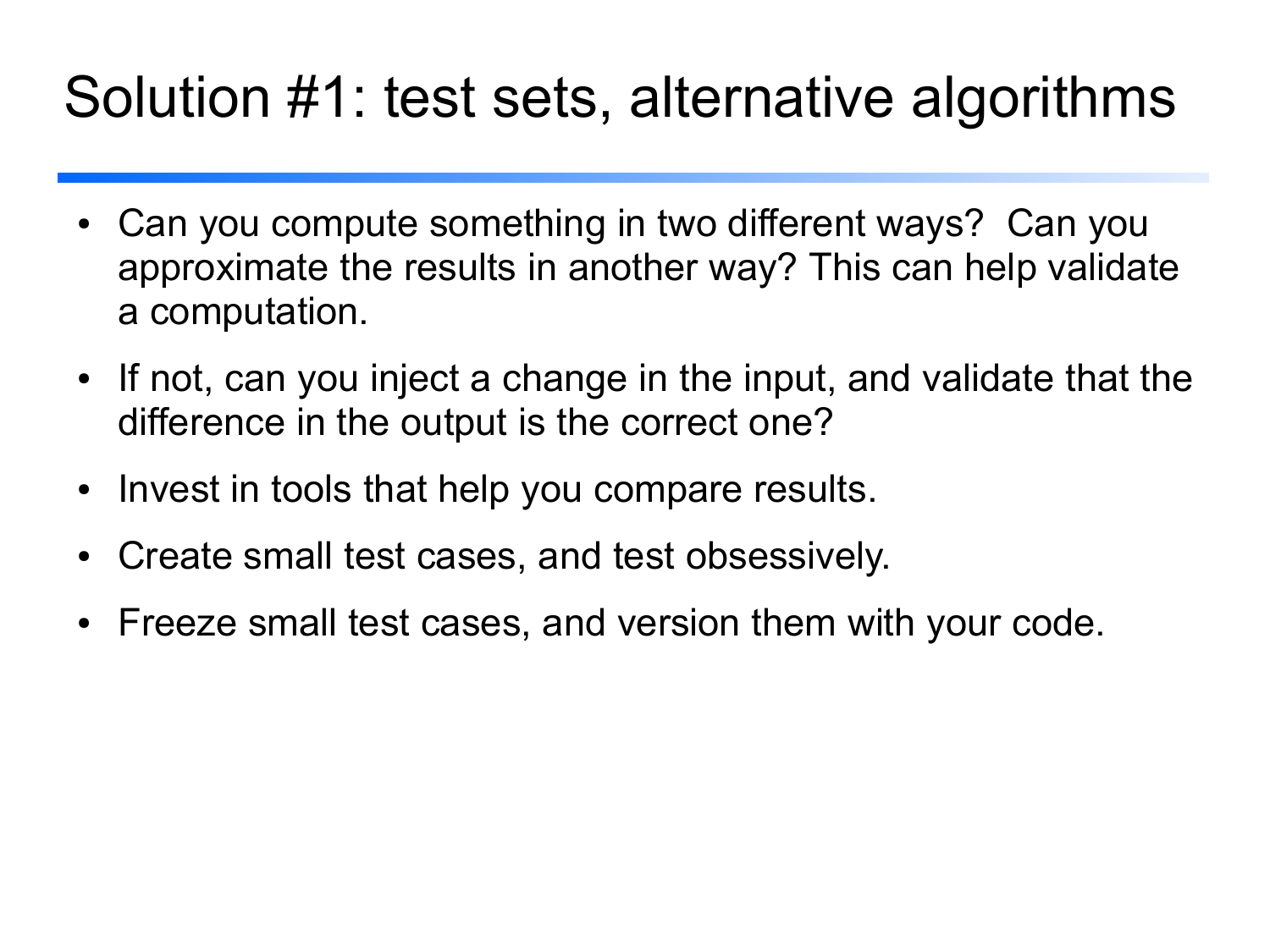# What is the problem? Scenario #2

After *much* sweat, you believe you understand what your algorithm is computing.

Now you make a change in the algorithm – a change that affects a bit how things are computed.

You run it, and get some results.

How can you check that the change is correct?

- Do you still have the results before the change?
- Can you run the code before / after the change on similar input data?
- If your code outputs millions of stats / numbers / ..., how are you going to compare the output before and after?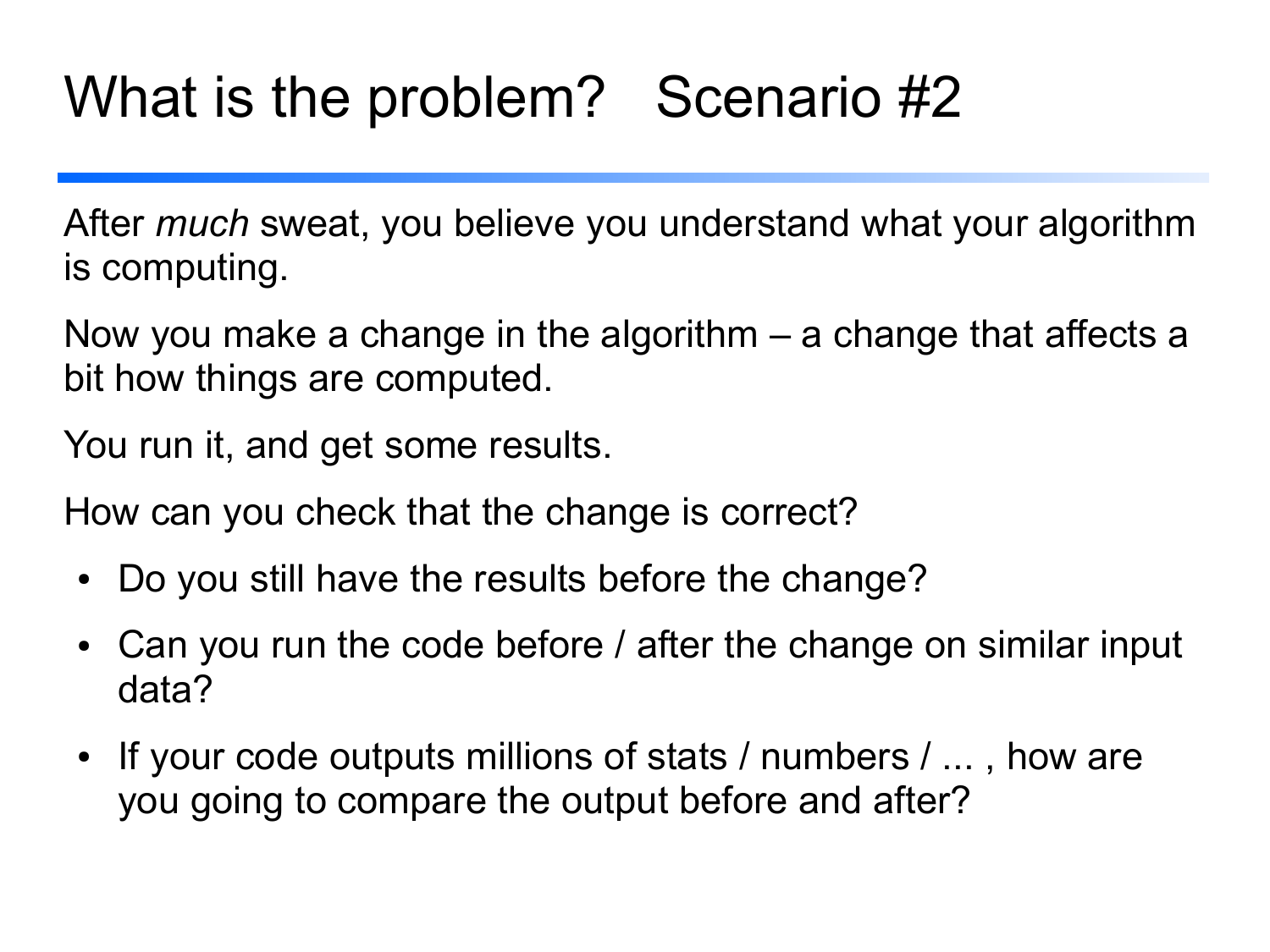# What is the problem? Scenario #3

You did great work in April, stored a file called simil\_measure.txt containing all your treasured results.

Now, you have what you think is a better idea, and you implement it. Somehow, the results are ... different.

You would like to investigate, but you cannot reproduce your earlier results.

Can you still tell:

- What version of the code produced simil measure.txt?
- What input did you give to that code?
- Were there any command-line parameters? Which ones?
- Do you still have the input data around?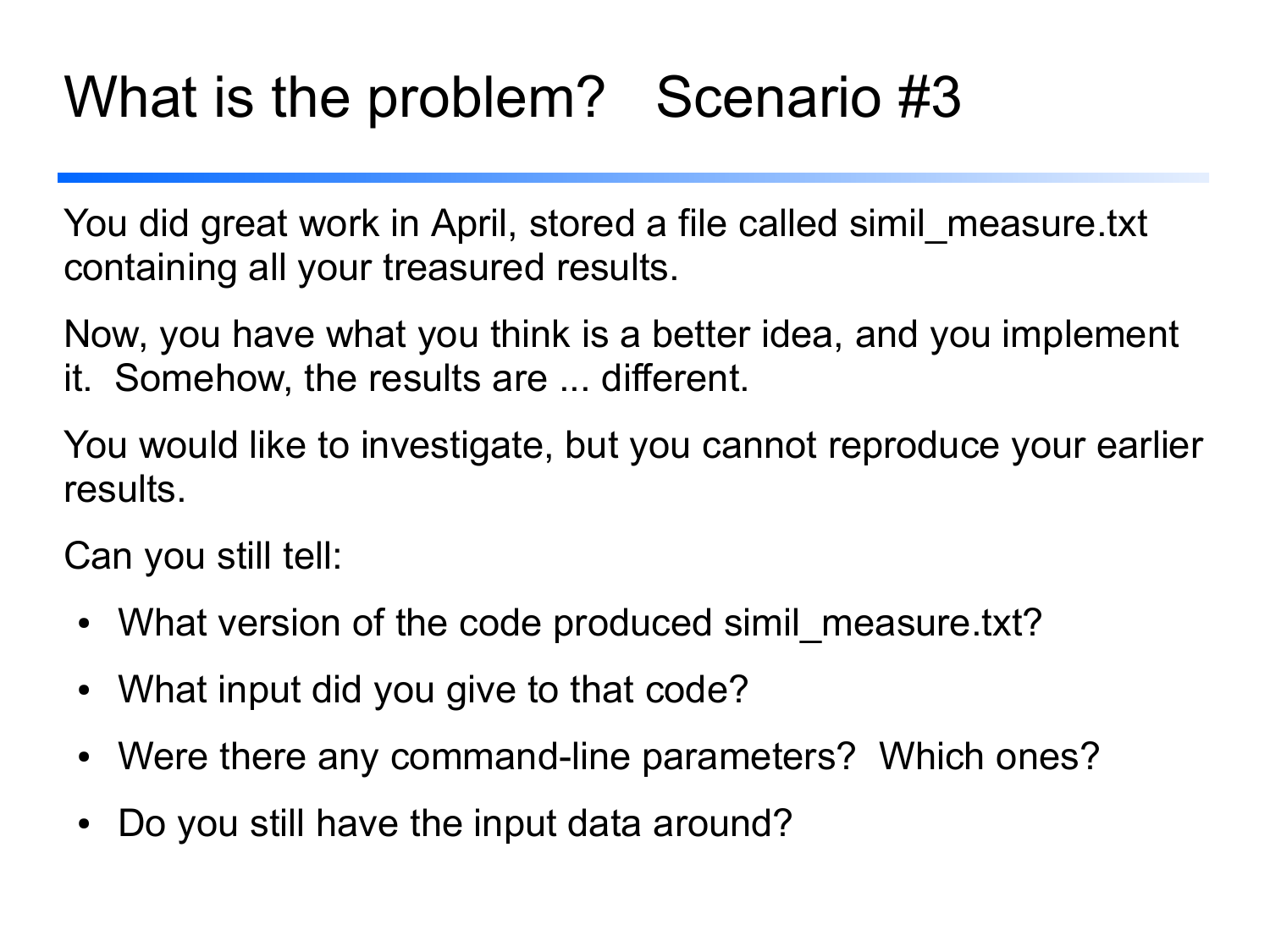# Solution #2: Version the data, not only the code

- Code versioning is an accepted practice.
- But data versioning is equally important!
- In classical sciences (biology, physics, ...) lab notebooks are used – there is a whole discipline for keeping track of "data". In computer science, this is a skill which is not taught.
- Data, due to the size, is also difficult to version.

Our solution: We wrote an infrastructure that annotates every data file with:

- The version of the code used to produce it.
- The version, and details, of all the input data used to produce it.
- Any parameters of the process that generated the data.

The notes are stored in XML. See the module Fileinfo.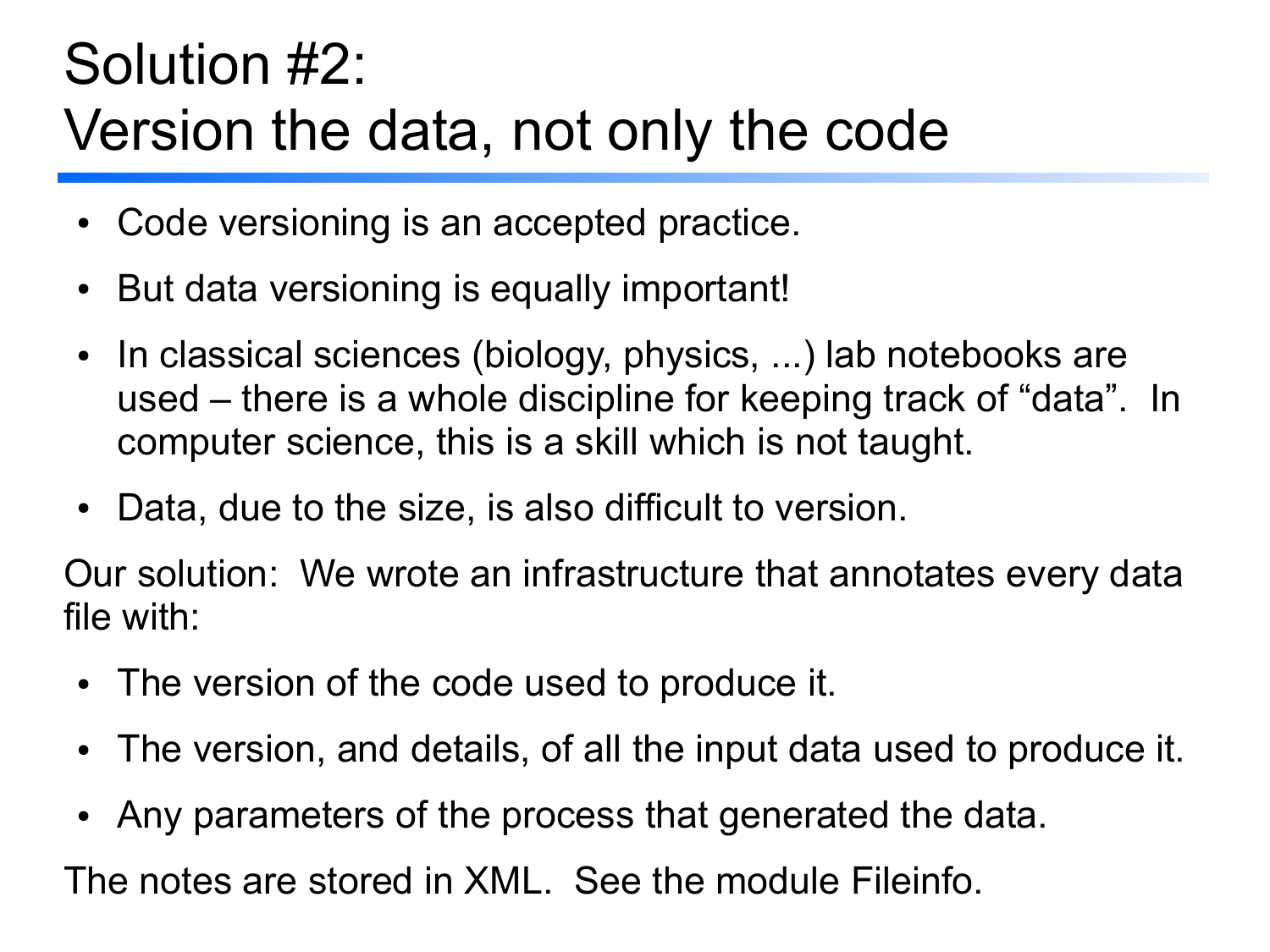### Programming languages are something on which everybody disagrees.

They are also one of the big factors in getting things to work while preserving your sanity.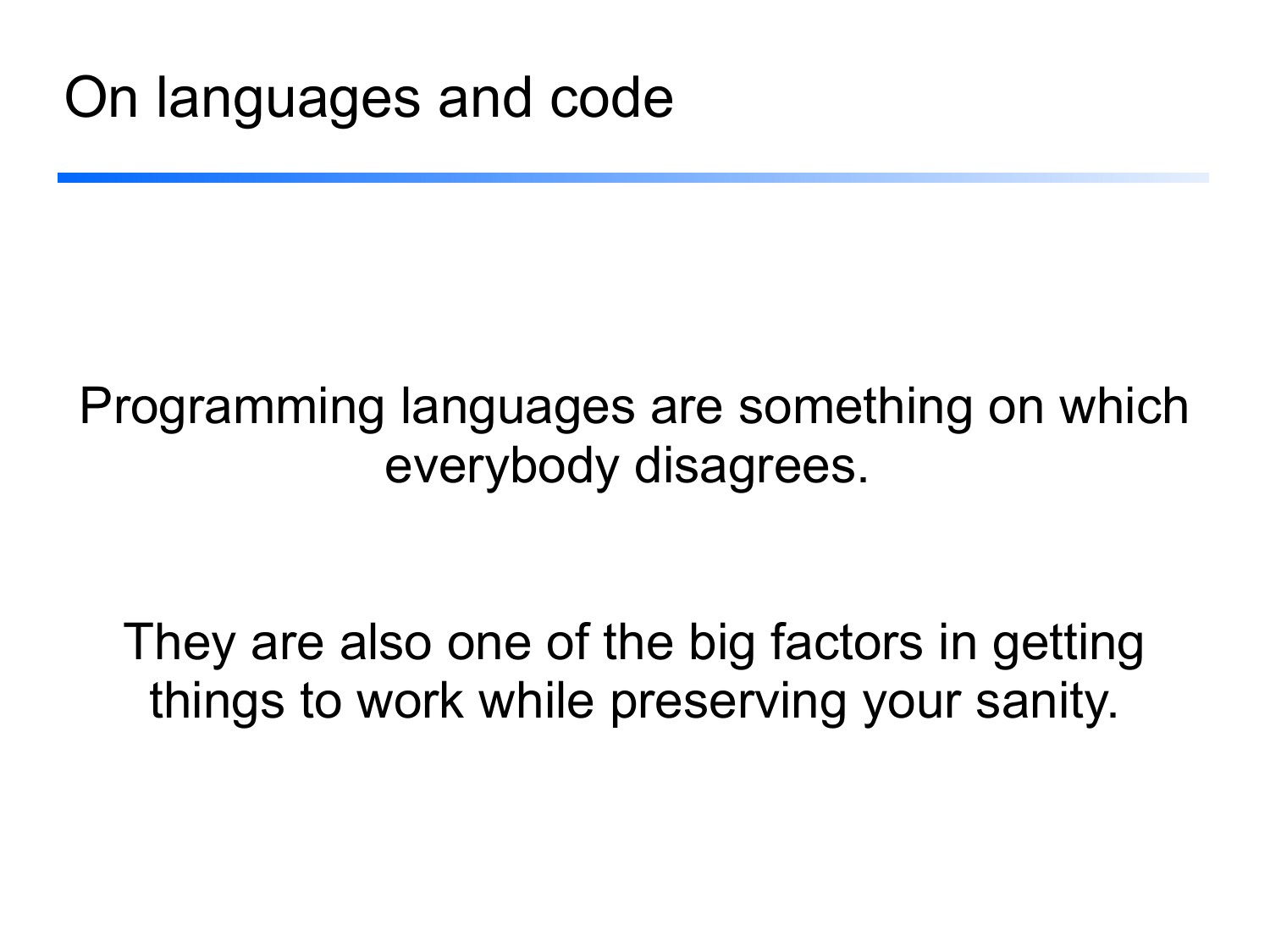### Facts, and consequences

- Wikipedias are very large
	- It pays off to use a very efficient language; interpreted languages are suitable for small tasks only.
- Text analysis involves working with lists (of words, revisions), strings, trees (of xml), variable-sized text, ...
	- You need to use a language with good datatype support and excellent memory management.
- The datasets are so large, you cannot afford running for 2 hours to have the code break. You need to have some confidence that, when you make a change, it is going to work.
	- You need to use languages with strong typing, and excellent compile-time checking.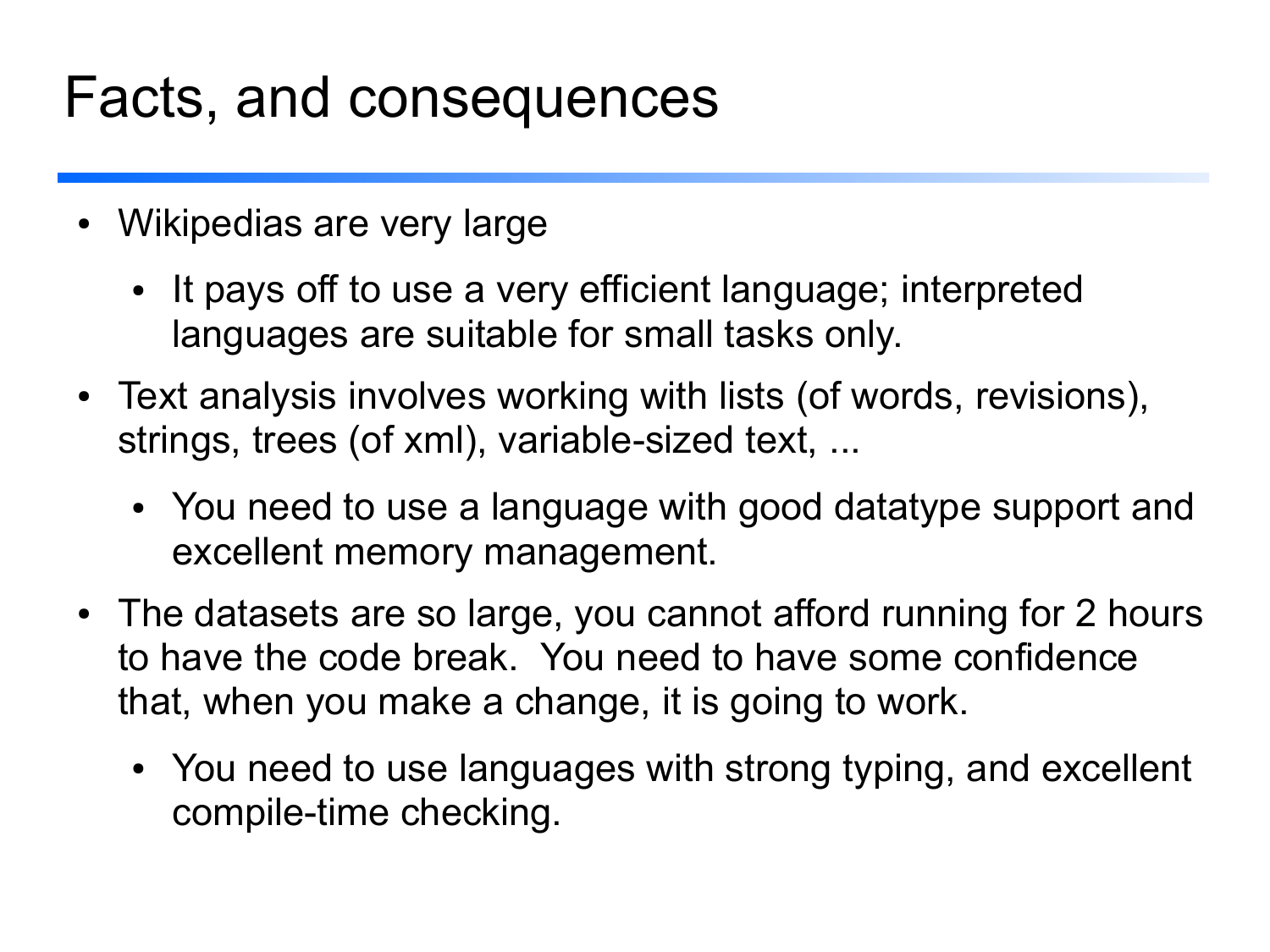# Our choice: Ocaml

We started in Python: this made it easy to experiment, is simple and concise, very pleasant.

But after a while, we discovered two problems.

Problem 1:

- If you don't test it, you don't know whether it will work.
- In Python, errors propagate, and you need to test the whole thing at every change. So, if your system is of size M, and you do a change of size n, you need to debug  $M + n$  code.

Consequence: development time is quadratic in the size of the system.

Problem 2:

• Memory leaks. Python's memory management was not perfect.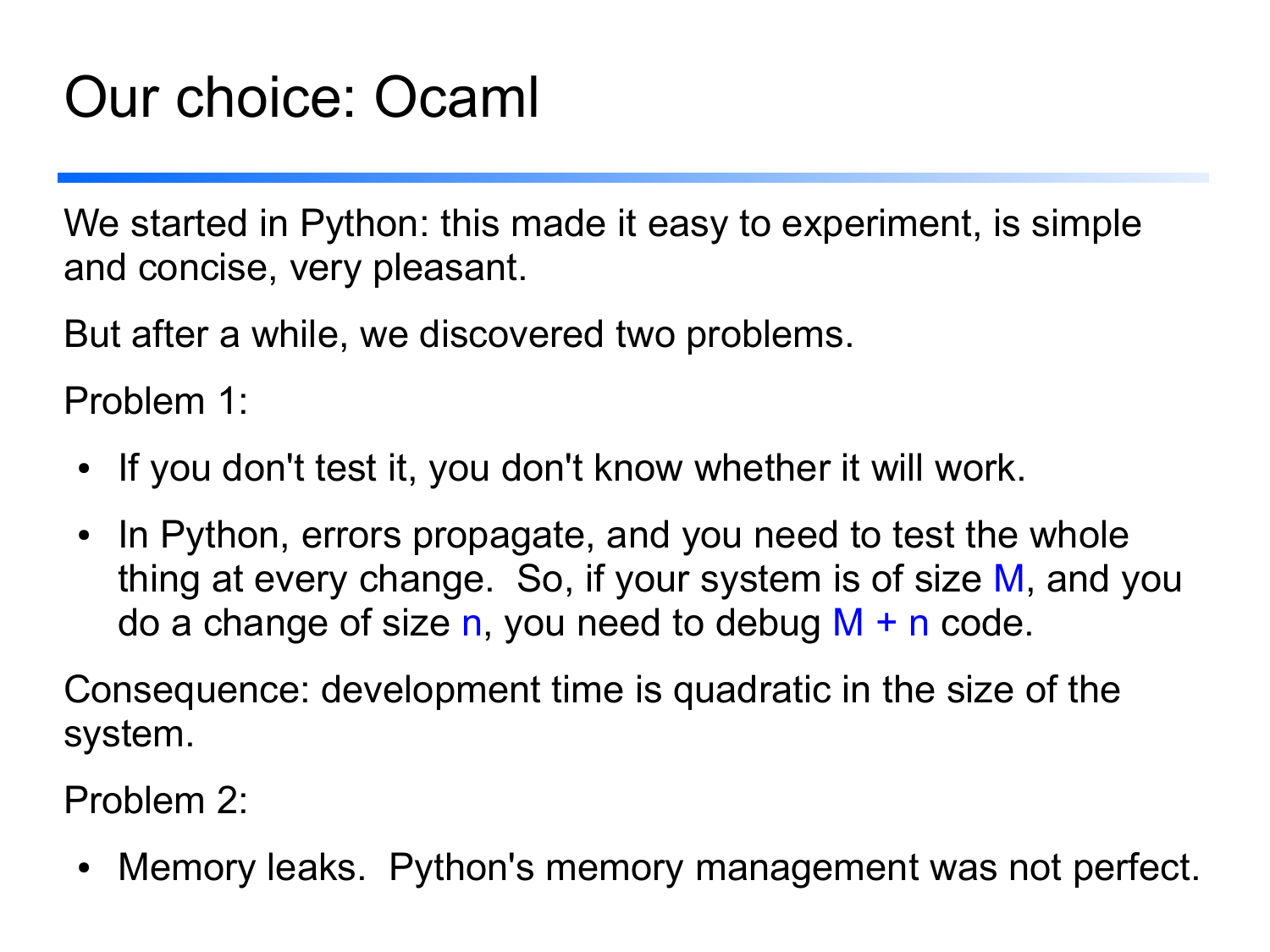### Our choice: Ocaml (hey, let me digress, this is at OOPSLA after all)

We came up with a wish list of features:

- Strongly typed, to avoid having to re-test everything every time.
- Excellent memory management
- Compiled
- **Concise**
- Great support for advanced data structures
- Libraries for mysql, xml, http, marshaling data to disk, ...

There aren't so many programming languages that fulfill these all. Java is out (slower, not strongly typed), C (no memory management), C++ (yuck! not concise, not strongly typed, baroque memory management, baroque STL), Python, Ruby...

• People tell me Haskell is also a great choice; I don't know.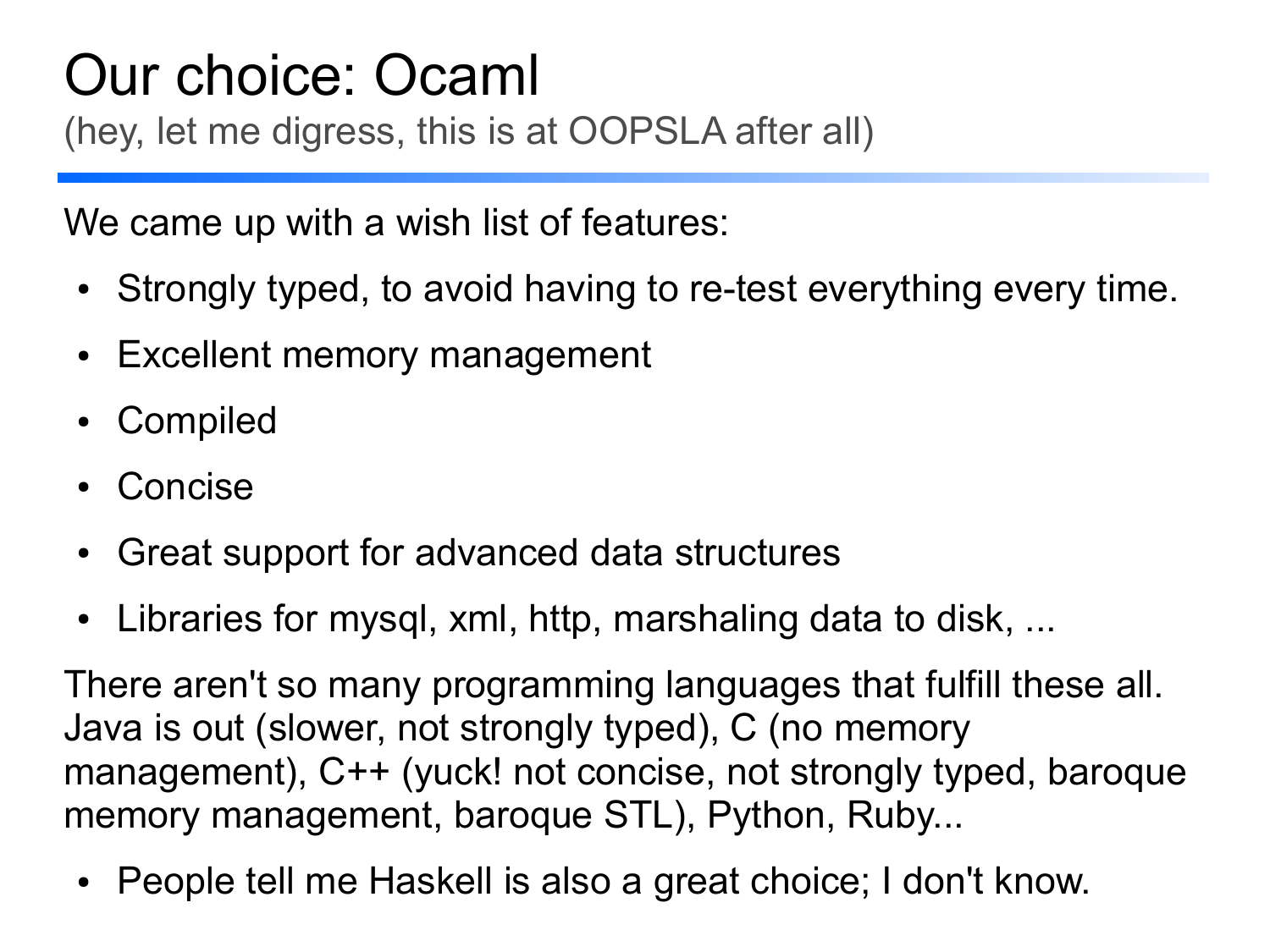## On code organization

- Divide computation into small, individual tasks, which can be executed multiple times if needed.
- Make sure each tasks fails gracefully in presence of errors.
- Make sure each tasks improves the situation.

Goal: contain and reduce errors.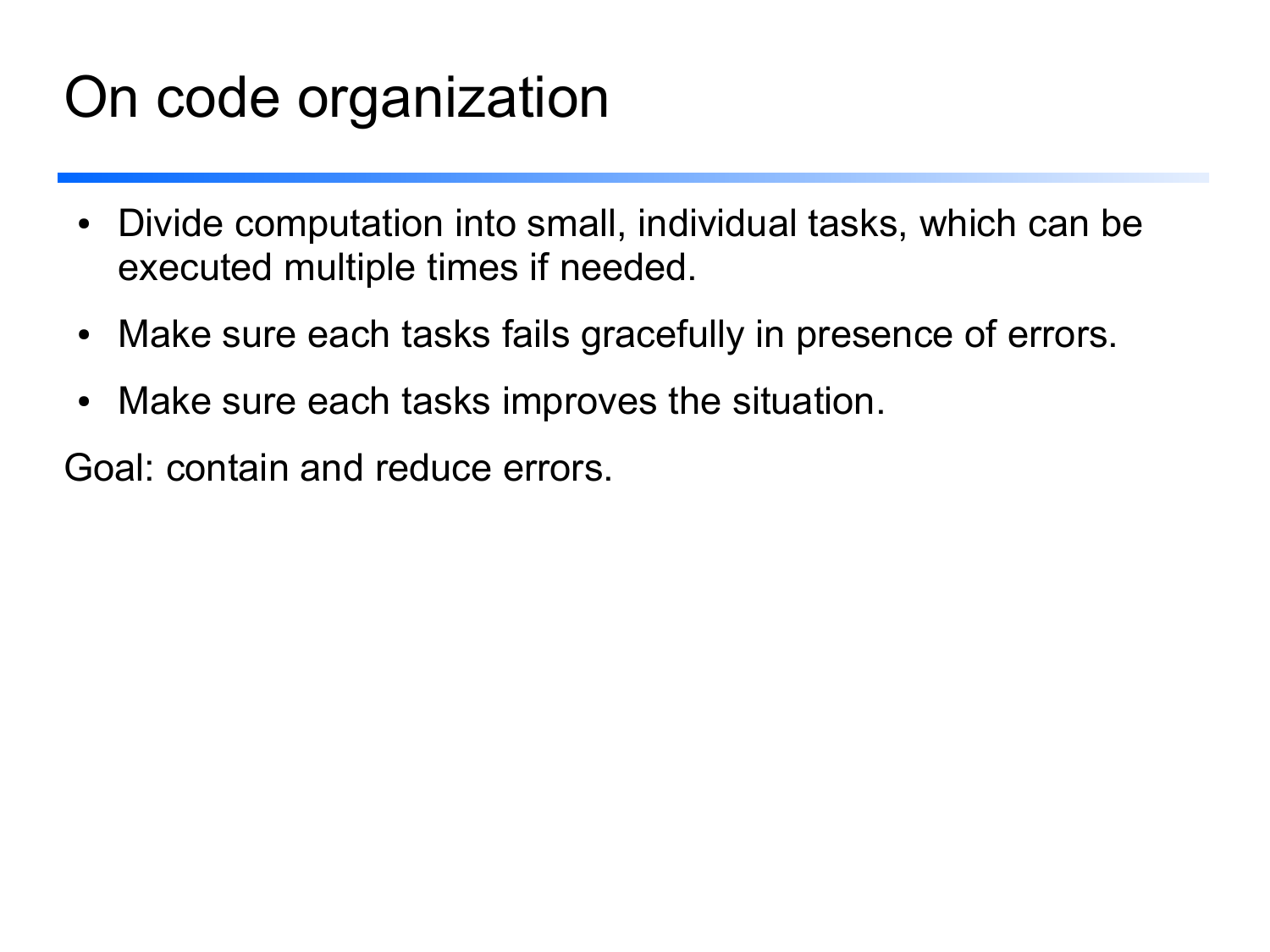

### Building your analysis on top of WikiTrust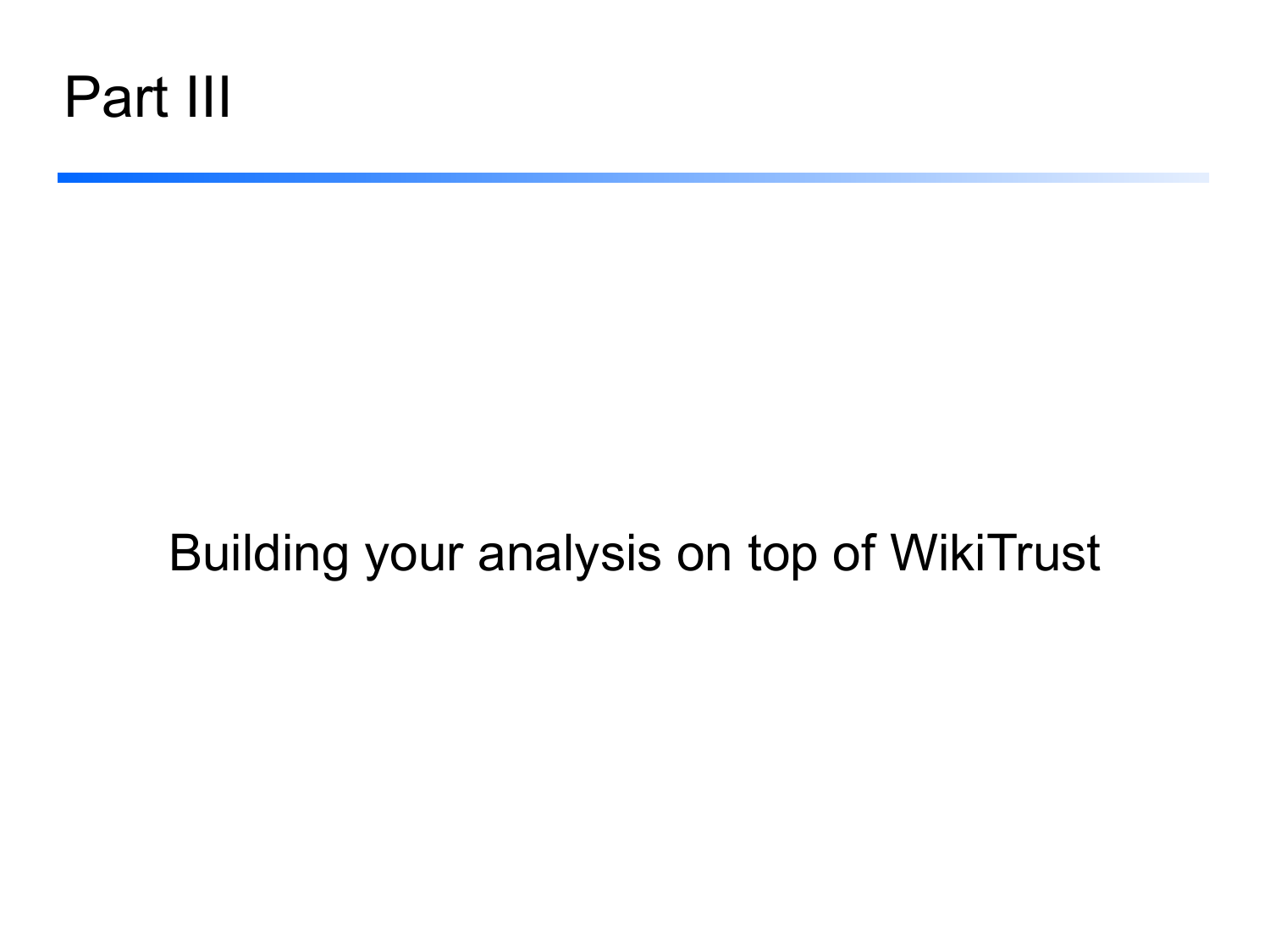# **WikiTrust**

WikiTrust processes edits in batch or in real-time, and computes author reputation, text trust, text author, and text origin.

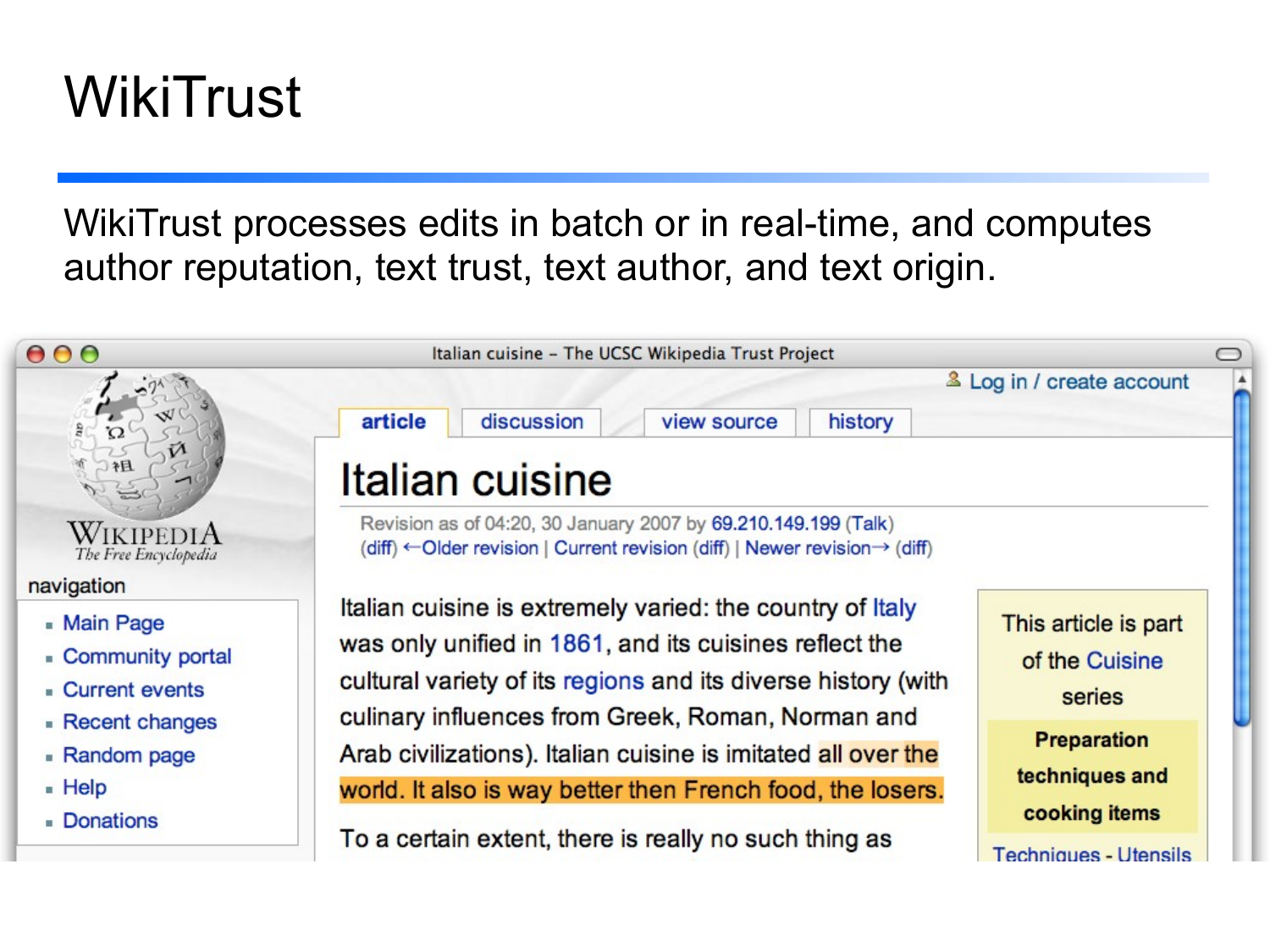WikiTrust has two modes of working:

- **Online**, as a MediaWiki extension. Whenever a user makes an edit, it updates text trust, origin, and authorship, as well as user reputations. It can then color the text, etc.
- **Batch**, as a series of tools that perform various text tracking and analysis tasks.

General structure of batch mode:

- Input: a compressed xml file containing some pages.
- Output: one, or if you really want, a few, files for each input file.
- Perfectly suited for parallel analysis.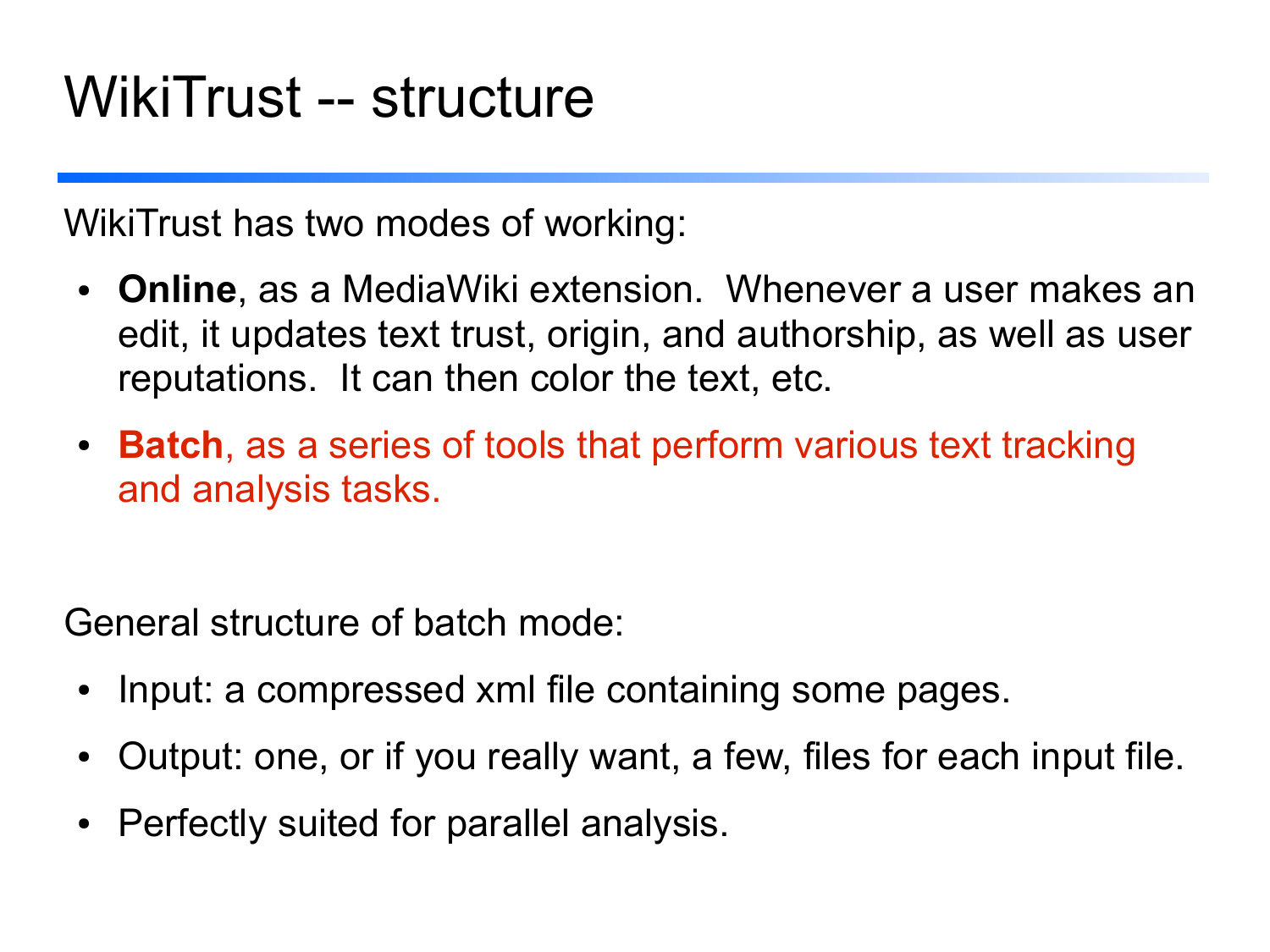## WikiTrust – batch mode logical structure

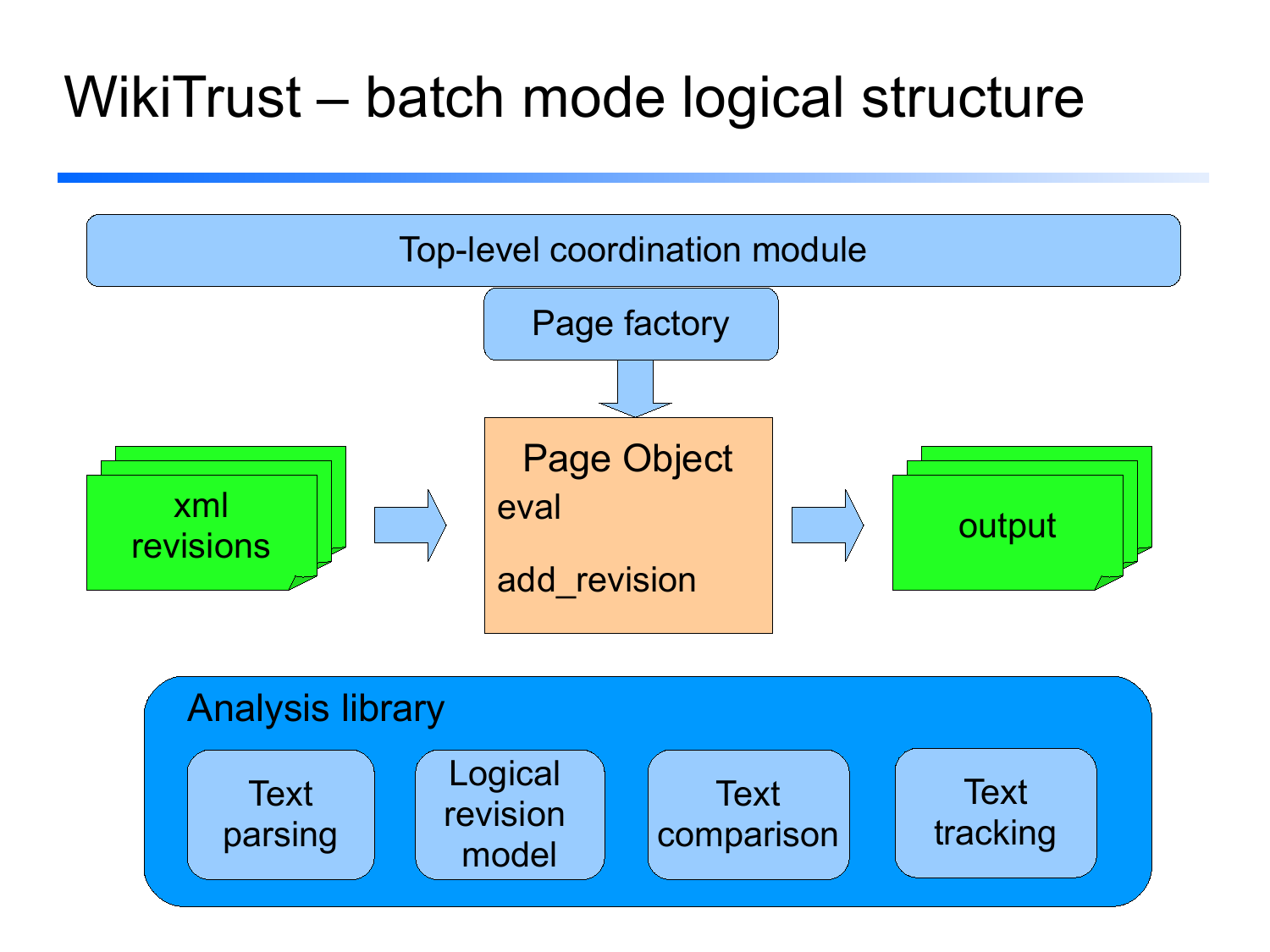Text parsing produces two types of output:

- A list of words, renormalized (lowercased, no punctuation)
- A list of *seps,* which include both words, and syntactic markers (title beginning, title end, bullet, paragraph separator, ...)

The list of seps is a superset of the list of words.

The two lists are cross-linked; you can always go from a word to the corresponding sep, or from the sep to the word (if any).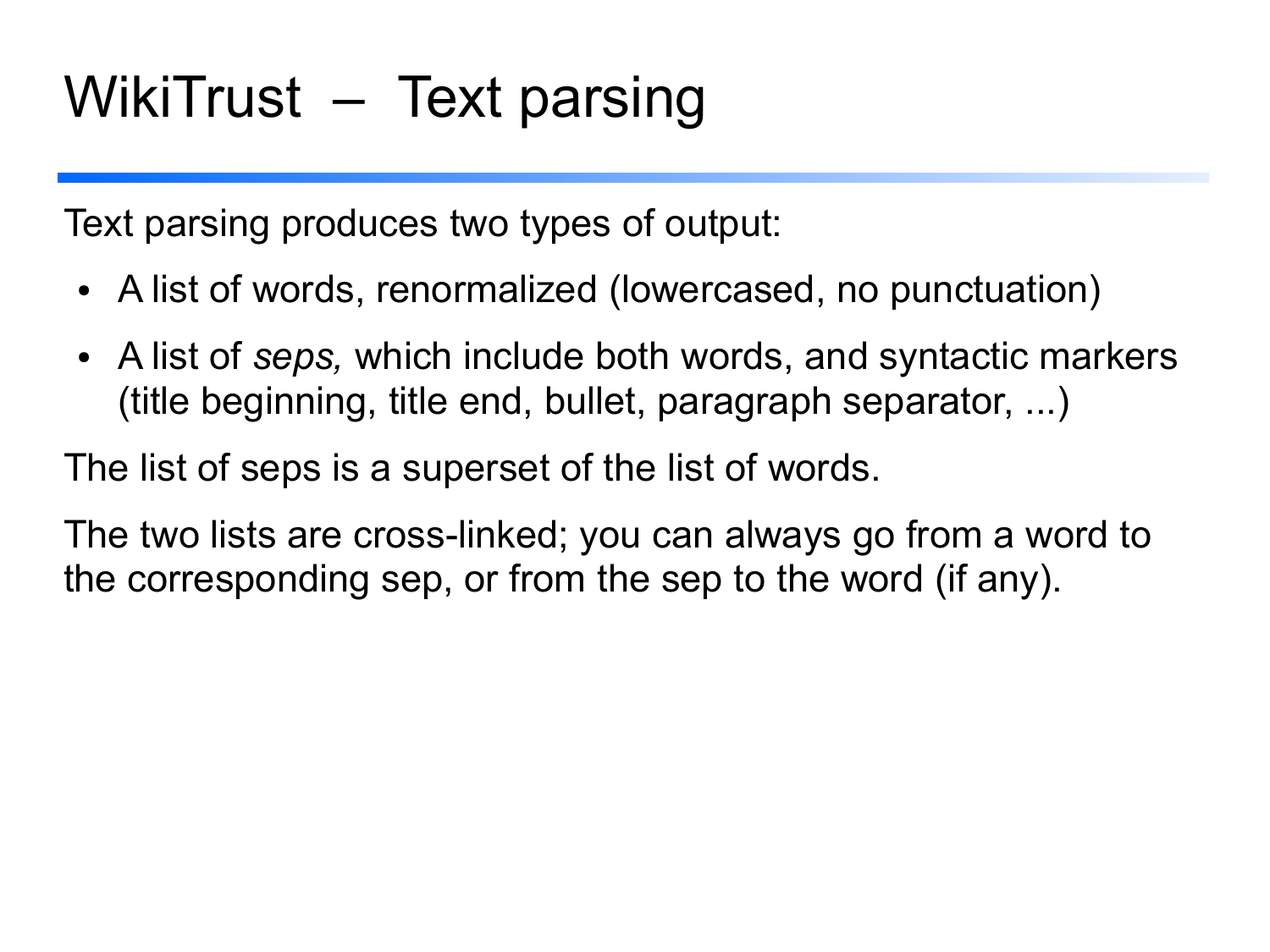# WikiTrust – Text comparison

Chdiff.edit\_diff word\_array\_1 word\_array\_2 describes the difference between word array 1 and word array 2 in terms of a list of:

- Del (k, n) Deleted n words at position k in word array 1
- Ins  $(k, n)$  Inserted n words at position k in word array 2
- Mov (k, m, n) Moved n words from position k in word array 1 to position m in word array 2

This information enables the computation of edit distances, and also, to find the previous revision most similar to the current one.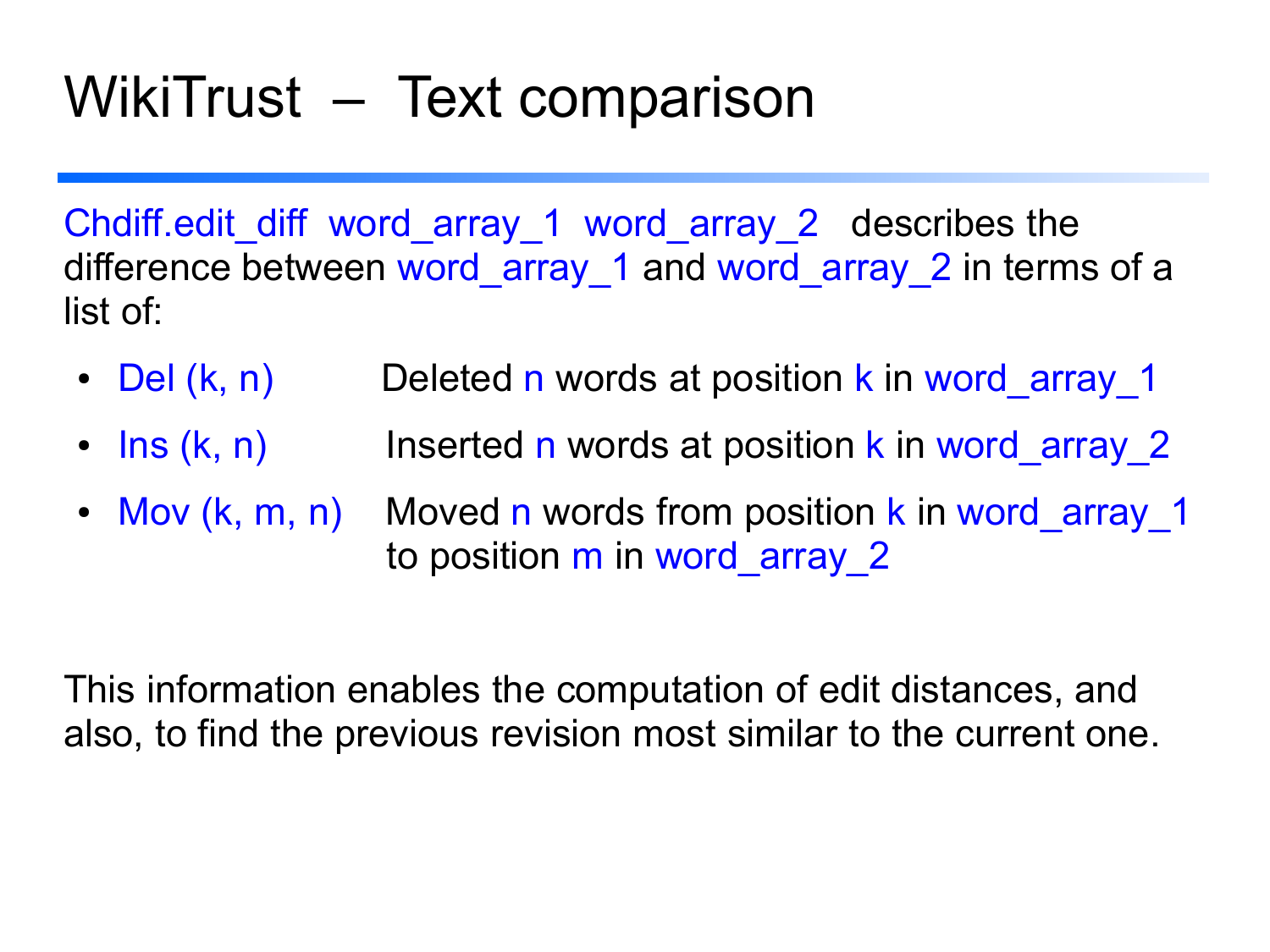# WikiTrust – Text tracking



Dead text (used to be present in revision, has later been deleted)

Live text (present in revision)

Wikitrust tracks both the text present in a revision, and the text that used to be present in the revision history, but has been subsequently deleted.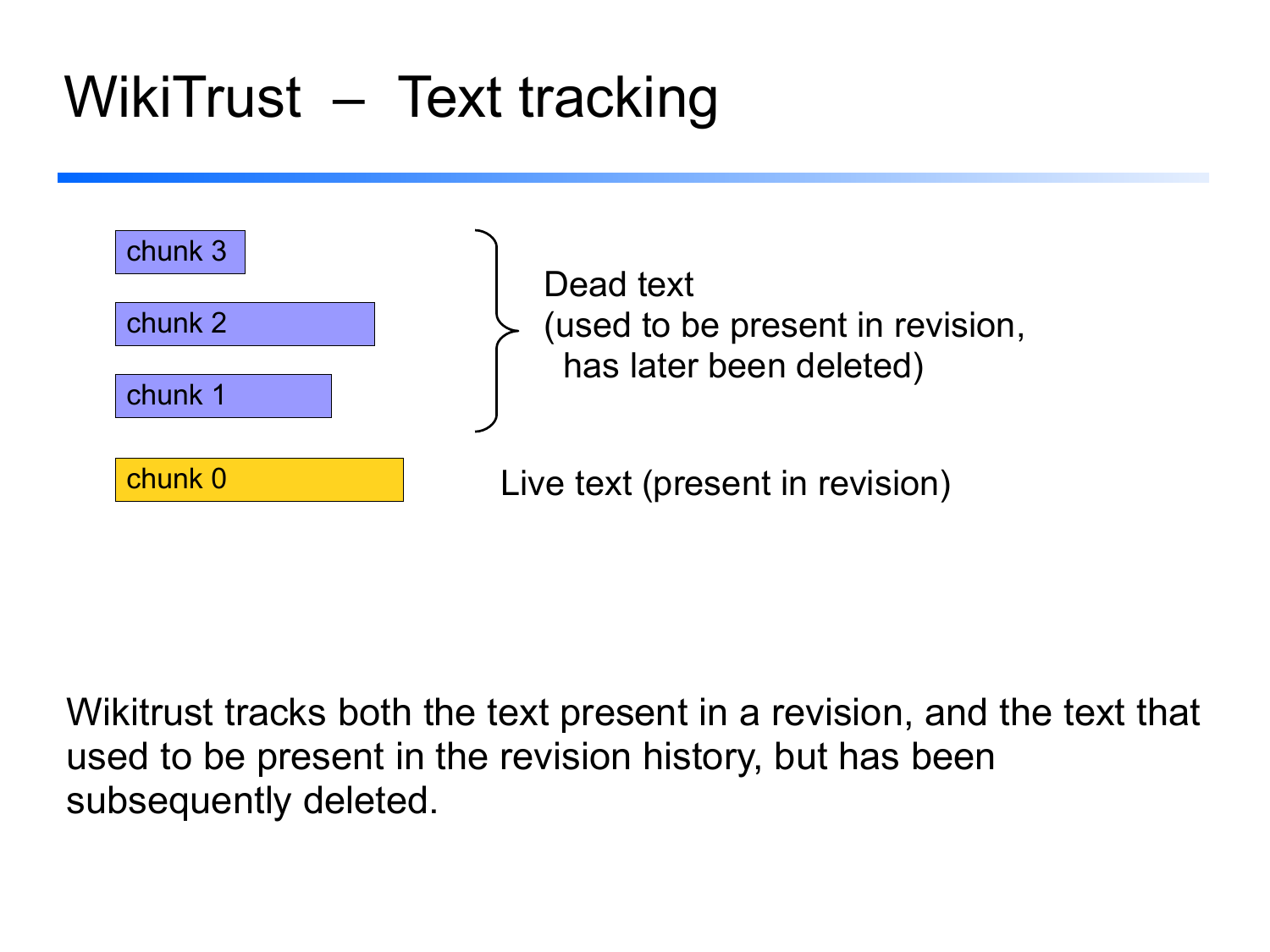# WikiTrust - Text tracking



Dead text (used to be present in revision, has later been deleted)

Live text (present in revision)

Live text of the next revision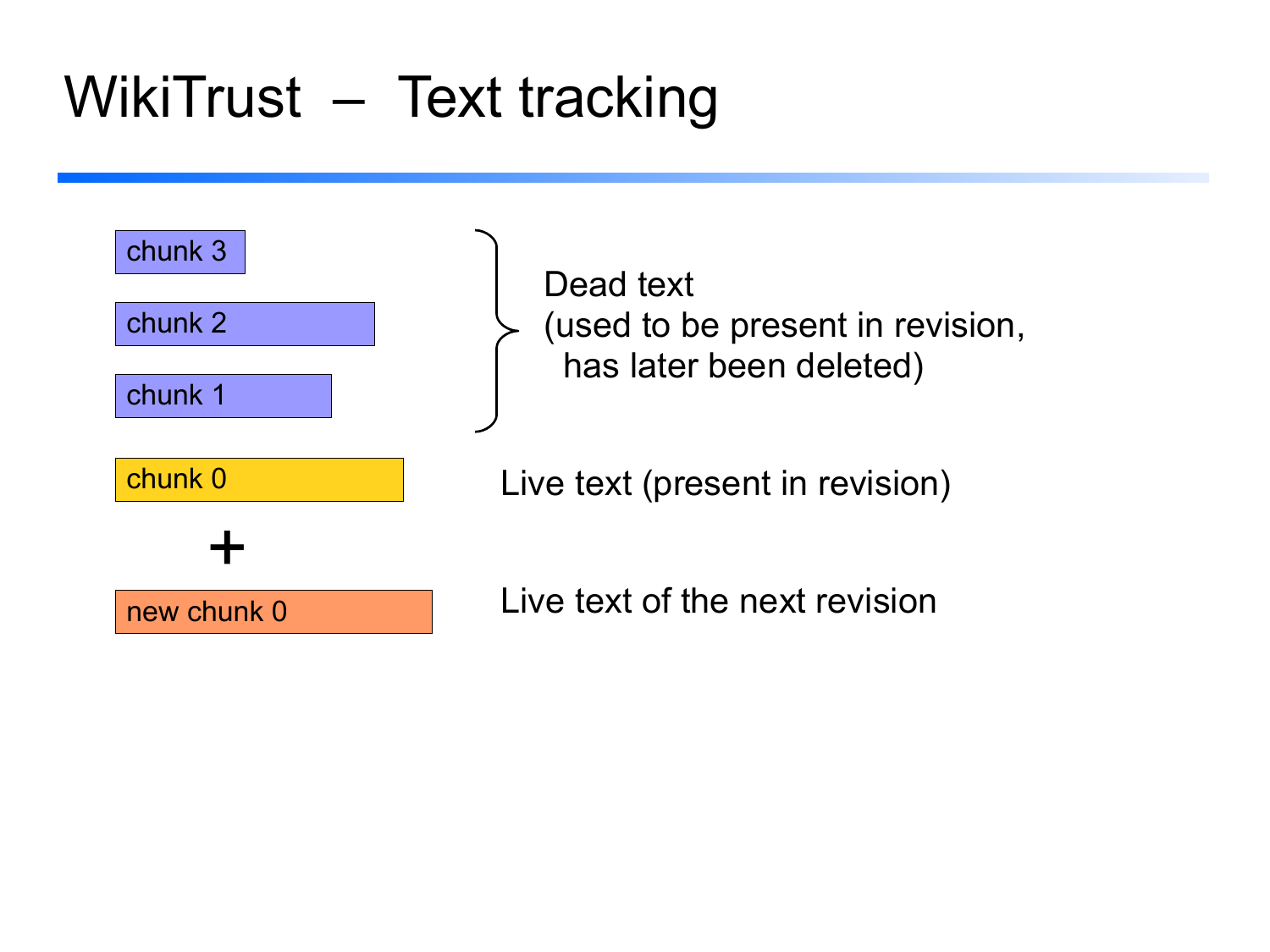# WikiTrust - Text tracking

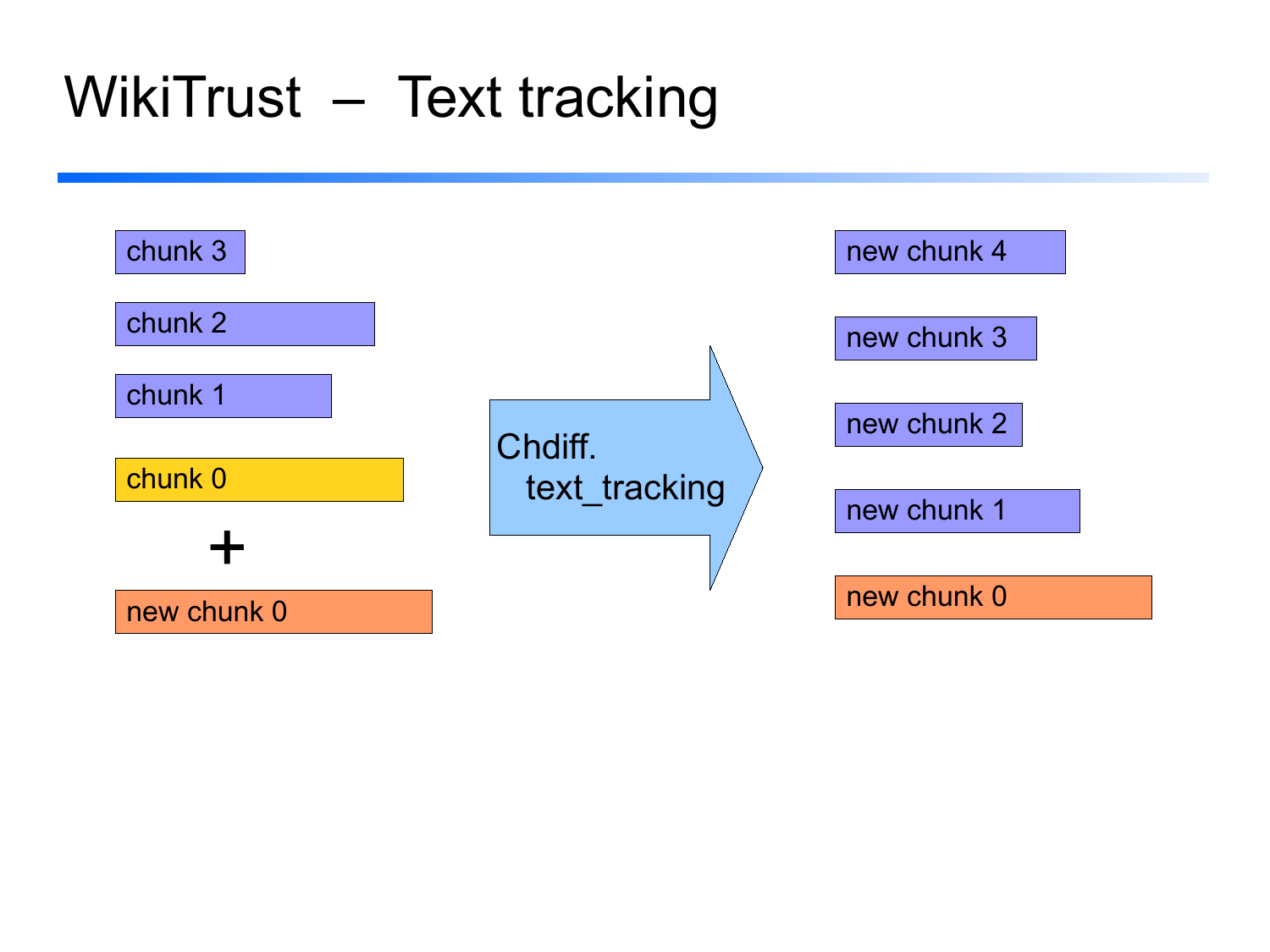# WikiTrust – Text tracking



- Mins (k, n) Insert n words at position k of chunk 0
- Mdel (k, c, n) Deletes n words from position k of chunk n
- Mmov (k, c, m, d, n) Moves n words from position k of chunk c to position m of chunk d